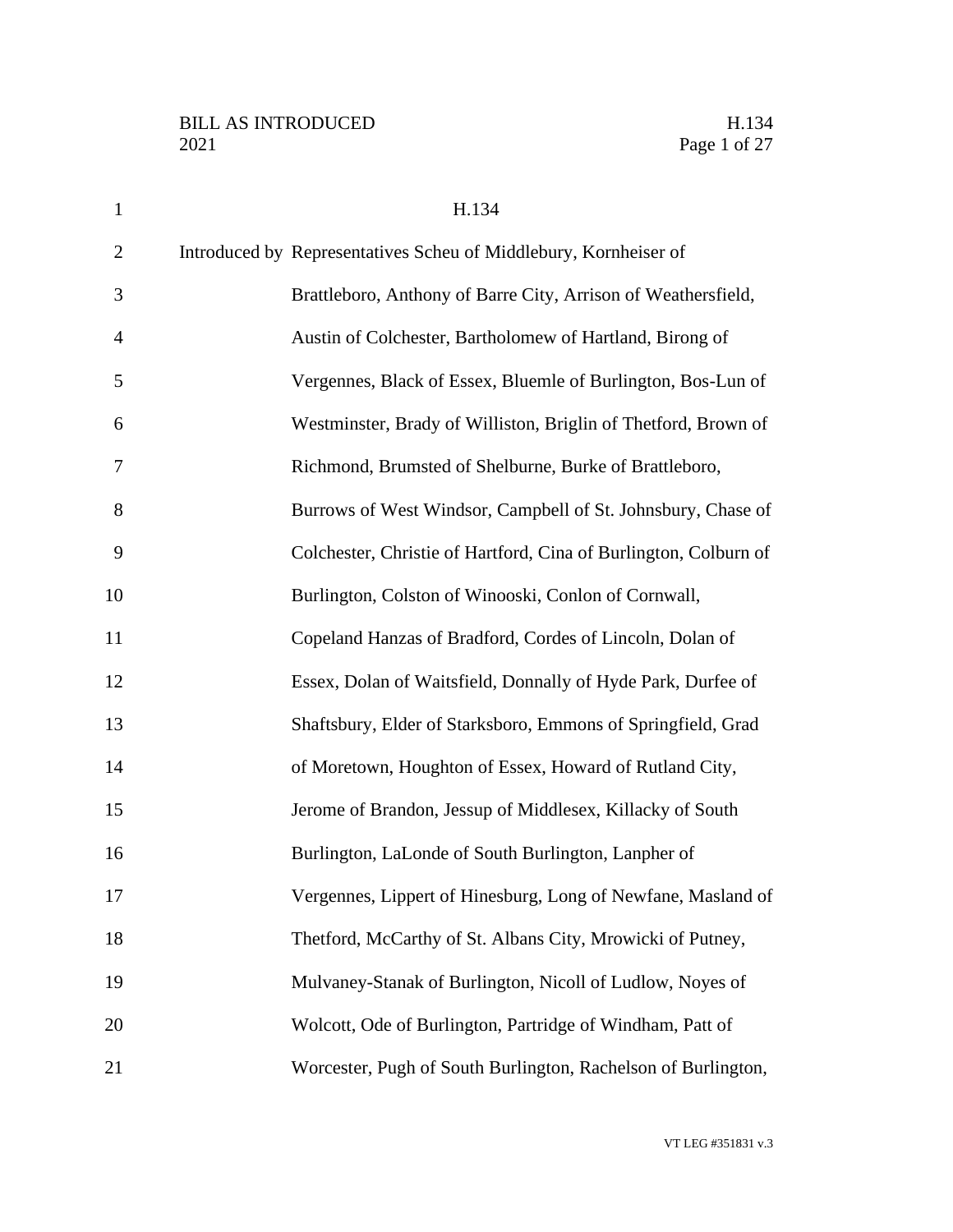| $\mathbf{1}$   | Redmond of Essex, Satcowitz of Randolph, Sheldon of                             |
|----------------|---------------------------------------------------------------------------------|
| $\overline{2}$ | Middlebury, Sims of Craftsbury, Small of Winooski, Squirrell                    |
| 3              | of Underhill, Stebbins of Burlington, Stevens of Waterbury,                     |
| $\overline{4}$ | Surprenant of Barnard, Till of Jericho, Toleno of Brattleboro,                  |
| 5              | Townsend of South Burlington, Troiano of Stannard, Vyhovsky                     |
| 6              | of Essex, Webb of Shelburne, White of Bethel, Wood of                           |
| 7              | Waterbury, Yacovone of Morristown, and Yantachka of                             |
| 8              | Charlotte                                                                       |
| 9              | Referred to Committee on                                                        |
| 10             | Date:                                                                           |
| 11             | Subject: Labor; employment practices; paid family and medical leave             |
| 12             | Statement of purpose of bill as introduced: This bill proposes to create a Paid |
| 13             | Family and Medical Leave Insurance Program within the Departments of            |
| 14             | Labor and of Taxes.                                                             |
|                |                                                                                 |
|                |                                                                                 |
| 15             | An act relating to paid family and medical leave insurance                      |
| 16             | It is hereby enacted by the General Assembly of the State of Vermont:           |
| 17             | Sec. 1. 21 V.S.A. chapter 5, subchapter 13 is added to read:                    |
| 18             | Subchapter 13. Family and Medical Leave Insurance                               |
| 19             | § 571. DEFINITIONS                                                              |
| 20             | As used in this subchapter:                                                     |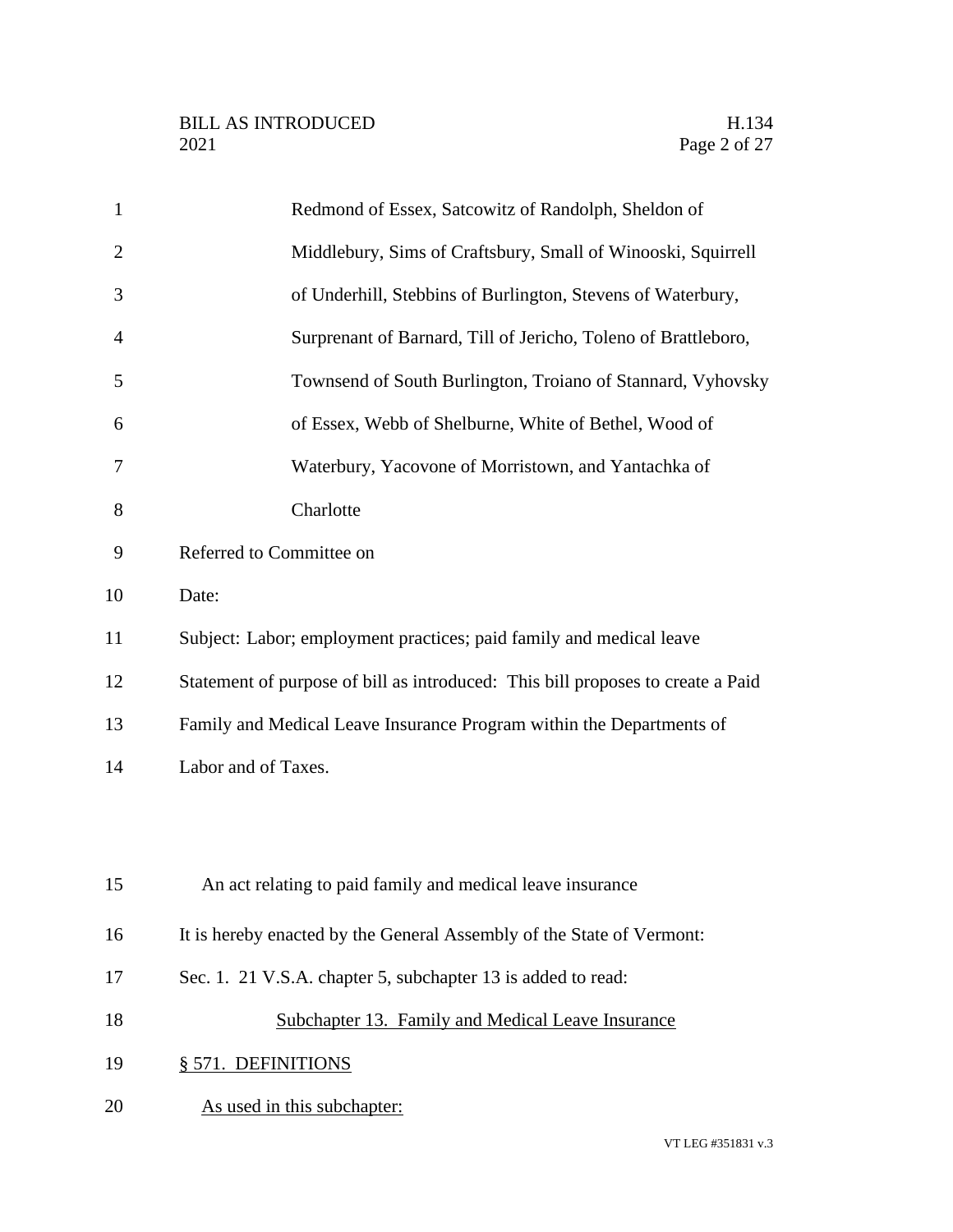| $\mathbf{1}$   | (1) "Average weekly wage" means the employee's total wages from his              |
|----------------|----------------------------------------------------------------------------------|
| $\overline{2}$ | or her two highest-earning quarters in the last four completed calendar quarters |
| 3              | divided by 26.                                                                   |
| 4              | (2) "Bereavement leave" means a leave of absence from employment by              |
| 5              | an employee for the death of the employee's family member that occurs not        |
| 6              | more than one year after the family member's death. Bereavement leave            |
| 7              | includes leave taken in relation to the administration or settlement of the      |
| 8              | deceased family member's estate.                                                 |
| 9              | (3) "Domestic partner" has the same meaning as in 17 V.S.A. § 2414.              |
| 10             | (4) "Employee" means an individual who receives payments with                    |
| 11             | respect to services performed for an employer from which the employer is         |
| 12             | required to withhold Vermont income tax pursuant to 32 V.S.A. chapter 151,       |
| 13             | subchapter 4.                                                                    |
| 14             | (5) "Employer" means a person who employs one or more employees.                 |
| 15             | (6) "Family member" means the employee's:                                        |
| 16             | (A) child, stepchild, ward, or foster child;                                     |
| 17             | (B) spouse, domestic partner, or civil union partner;                            |
| 18             | (C) parent or the parent of the employee's spouse, domestic partner,             |
| 19             | or civil union partner;                                                          |
| 20             | (D) sibling or the sibling of the employee's spouse, domestic partner,           |
| 21             | or civil union partner;                                                          |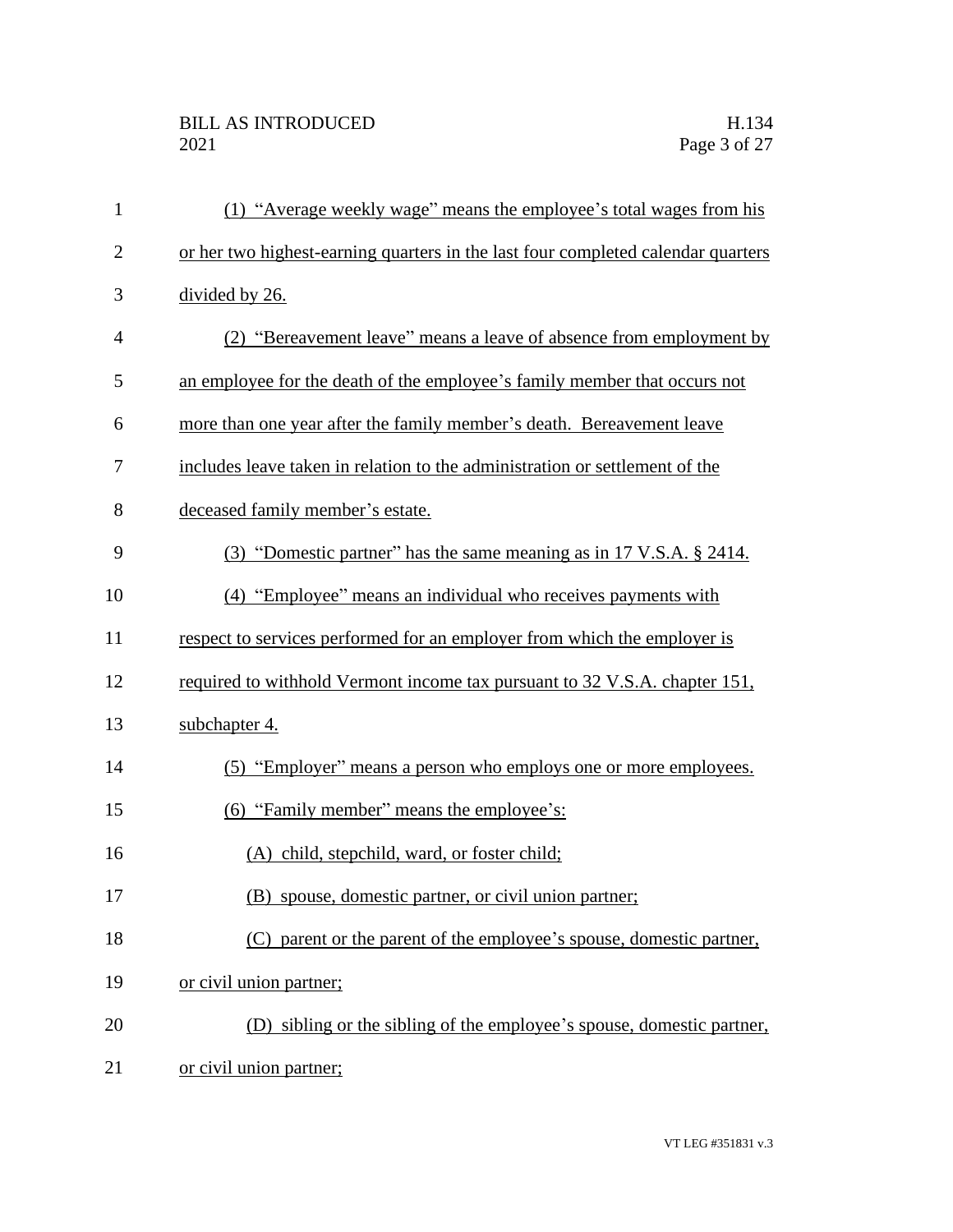| $\mathbf{1}$ | (E) grandchild or the grandchild of the employee's spouse, domestic               |
|--------------|-----------------------------------------------------------------------------------|
| $\mathbf{2}$ | partner, or civil union partner;                                                  |
| 3            | (F) grandparent or the grandparent of the employee's spouse,                      |
| 4            | domestic partner, or civil union partner; and                                     |
| 5            | (G) as demonstrated by the employee, any other individual with                    |
| 6            | whom the employee has a significant personal bond that is or is like a family     |
| 7            | relationship, regardless of biological or legal relationship.                     |
| 8            | "Family and medical leave" means a leave of absence from                          |
| 9            | employment by an employee for:                                                    |
| 10           | (A) his or her own serious illness, provided he or she is not eligible to         |
| 11           | receive workers' compensation pursuant to 21 V.S.A. chapter 9 for the serious     |
| 12           | illness;                                                                          |
| 13           | (B) a serious illness of the employee's family member;                            |
| 14           | the employee's pregnancy;<br>(C)                                                  |
| 15           | (D) the birth of the employee's child; or                                         |
| 16           | (E) the initial placement of a child 18 years of age or younger with              |
| 17           | the employee for the purpose of adoption or foster care.                          |
| 18           | (8) "Qualified employee" means an individual who has earned wages                 |
| 19           | from which contributions were withheld pursuant to sections 573 and 574 of        |
| 20           | this subchapter during at least two of the last four completed calendar quarters. |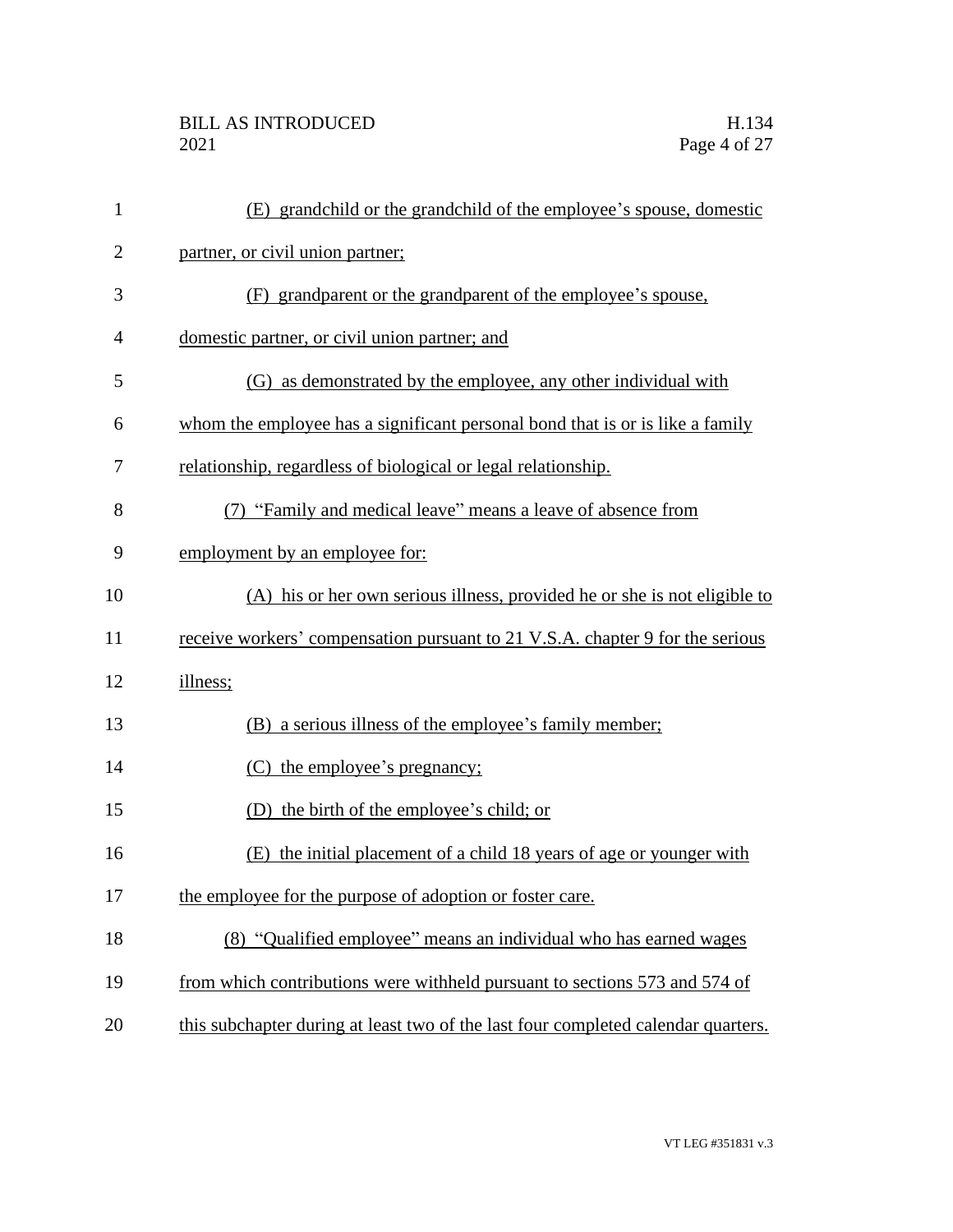| $\mathbf{1}$   | (9) "Self-employed person" means a sole proprietor or partner owner of         |
|----------------|--------------------------------------------------------------------------------|
| $\overline{2}$ | an unincorporated business, the sole member of an LLC that does not have any   |
| 3              | employees other than the member, or the sole shareholder of a corporation that |
| $\overline{4}$ | does not have any employees other than the shareholder.                        |
| 5              | (10) "Serious illness" means an accident, disease, or physical or mental       |
| 6              | condition that:                                                                |
| 7              | (A) poses imminent danger of death;                                            |
| 8              | (B) requires inpatient care in a hospital; or                                  |
| 9              | (C) requires continuing in-home care under the direction of a                  |
| 10             | physician.                                                                     |
| 11             | (11) "Wages" means payments that are included in the definition of             |
| 12             | wages set forth in 26 U.S.C. § 3401.                                           |
| 13             | § 572. FAMILY AND MEDICAL LEAVE INSURANCE; SPECIAL                             |
| 14             | FUND; ADMINISTRATION                                                           |
| 15             | $(a)(1)$ The Family and Medical Leave Insurance Program is established for     |
| 16             | the provision of Family and Medical Leave Insurance benefits to eligible       |
| 17             | employees pursuant to this section.                                            |
| 18             | $(2)(A)$ The Commissioner of Taxes shall administer the collection of          |
| 19             | contributions and shall forward to the Commissioner of Labor quarterly         |
| 20             | taxable wage information for each employee and quarterly self-employment       |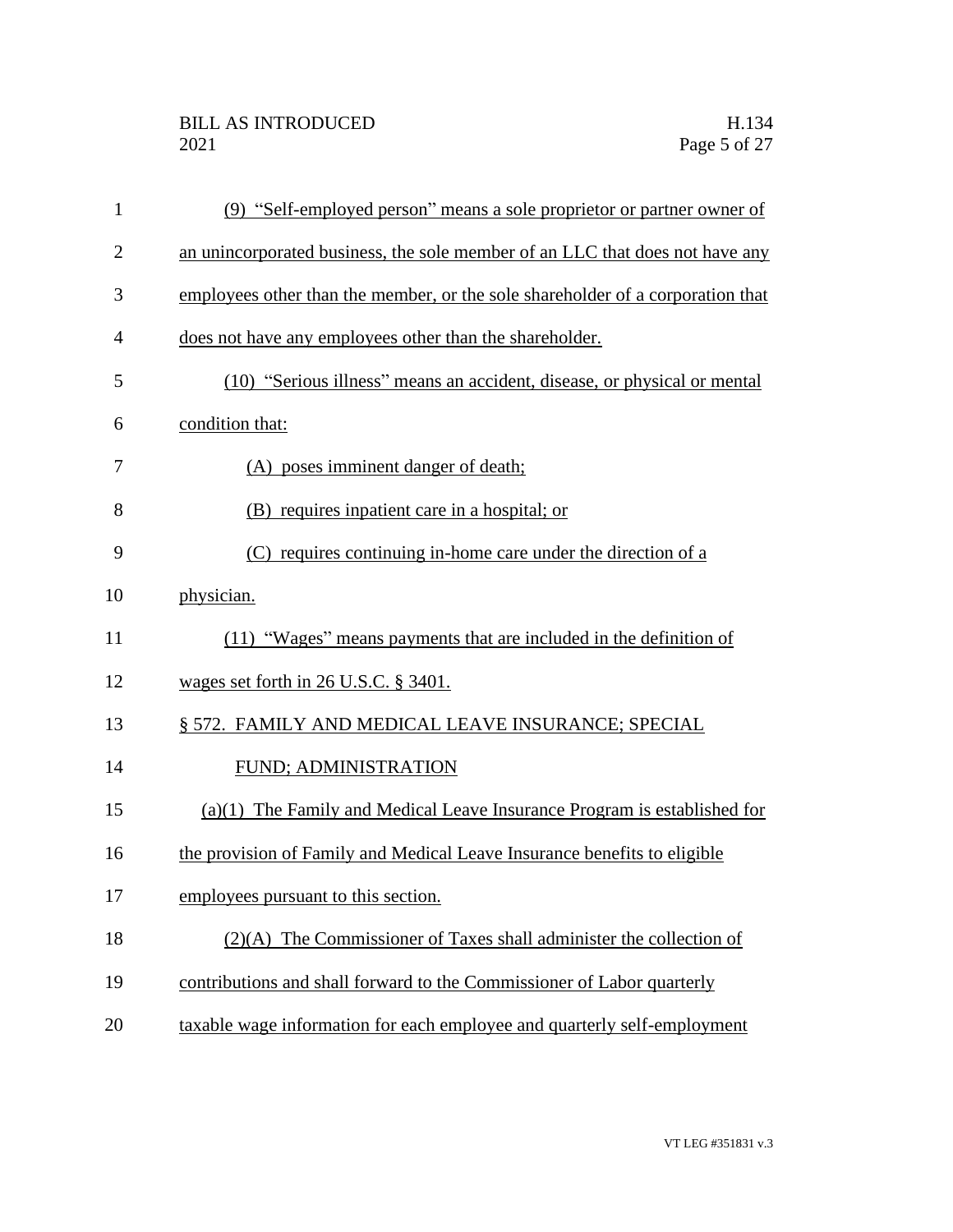| $\mathbf{1}$   | income information for each self-employed individual who opts into the              |
|----------------|-------------------------------------------------------------------------------------|
| $\overline{2}$ | Family and Medical Leave Insurance Program.                                         |
| 3              | (B) The Commissioner of Labor shall administer the receipt and                      |
| $\overline{4}$ | processing of benefits applications, the determination of eligibility for benefits, |
| 5              | the payment of benefits, the collection of overpaid benefits, and all other         |
| 6              | aspects of the program that are not administered by the Commissioner of             |
| 7              | Taxes.                                                                              |
| 8              | (b) The Family and Medical Leave Insurance Special Fund is created                  |
| 9              | pursuant to 32 V.S.A. chapter 7, subchapter 5. The Fund may be expended by          |
| 10             | the Commissioners of Labor and of Taxes for the administration of the Family        |
| 11             | and Medical Leave Insurance Program and payment of Family and Medical               |
| 12             | Leave Insurance benefits provided pursuant to this section. All interest earned     |
| 13             | on Fund balances shall be credited to the Fund.                                     |
| 14             | $(c)(1)(A)$ The Fund shall consist of contributions equal to 0.93 percent of        |
| 15             | each employee's covered wages of which one-half shall be deducted and               |
| 16             | withheld by an employer from an employee's wages and one-half shall be paid         |
| 17             | by the employee's employer.                                                         |
| 18             | (B) In lieu of deducting and withholding the full amount of the                     |
| 19             | employee's portion of the contribution pursuant to subdivision (A) of this          |
| 20             | subdivision (1), an employer may elect to pay all or a portion of the               |
| 21             | contributions due from the employee's covered wages.                                |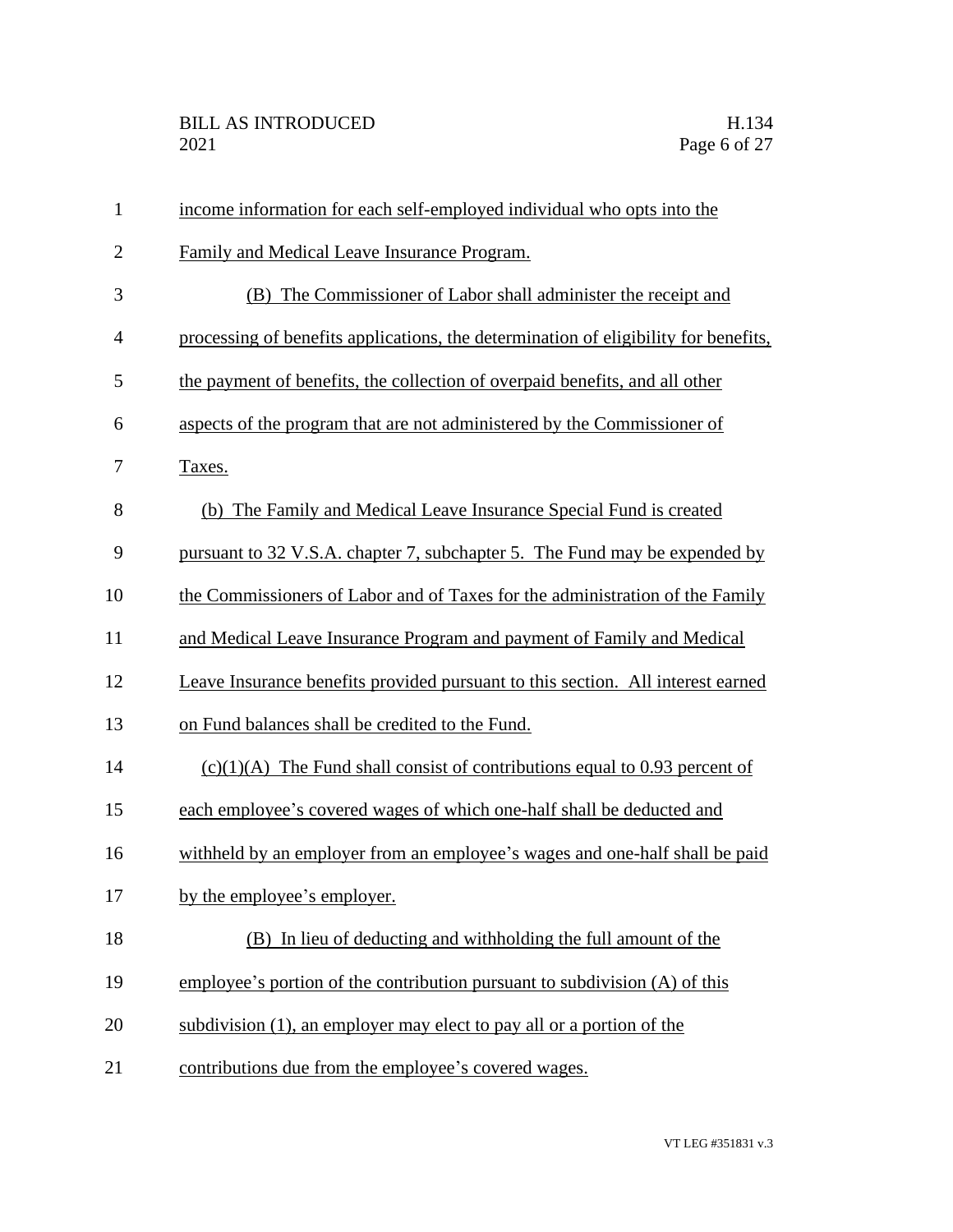## BILL AS INTRODUCED H.134<br>2021 Page 7 of 27

| (C) As used in this subsection, the term "covered wages" shall                  |
|---------------------------------------------------------------------------------|
| include all wages paid to an employee up to the amount of the maximum           |
| Social Security Taxable Wage.                                                   |
| $(2)(A)$ Notwithstanding subdivision $(1)(A)$ of this subsection (c), the       |
| General Assembly shall annually establish the rate of contribution for the next |
| fiscal year. The rate shall equal the amount necessary to provide Family and    |
| Medical Leave Insurance benefits pursuant to this subchapter, to maintain a     |
| reserve equal to at least nine months of the projected benefit payments for the |
| next fiscal year, and to administer the Family and Medical Leave Insurance      |
| Program during the next fiscal year, adjusted by any balance in the Fund from   |
| the prior fiscal year.                                                          |
| (B) On or before February 1 of each year, the Commissioner of                   |
| Labor, in consultation with the Commissioner of Taxes, shall report to the      |
|                                                                                 |
| General Assembly the rate of contribution necessary to provide Family and       |
| Medical Leave Insurance benefits pursuant to this subchapter, to maintain a     |
| reserve equal to at least nine months of the projected benefit payments for the |
| next fiscal year, and to administer the Program during the next fiscal year,    |
| adjusted by any balance in the Fund from the prior fiscal year.                 |
| (d) The Commissioner of Taxes shall require the withholding of                  |
| contributions pursuant to subsection (c) of this section from wages paid by any |
|                                                                                 |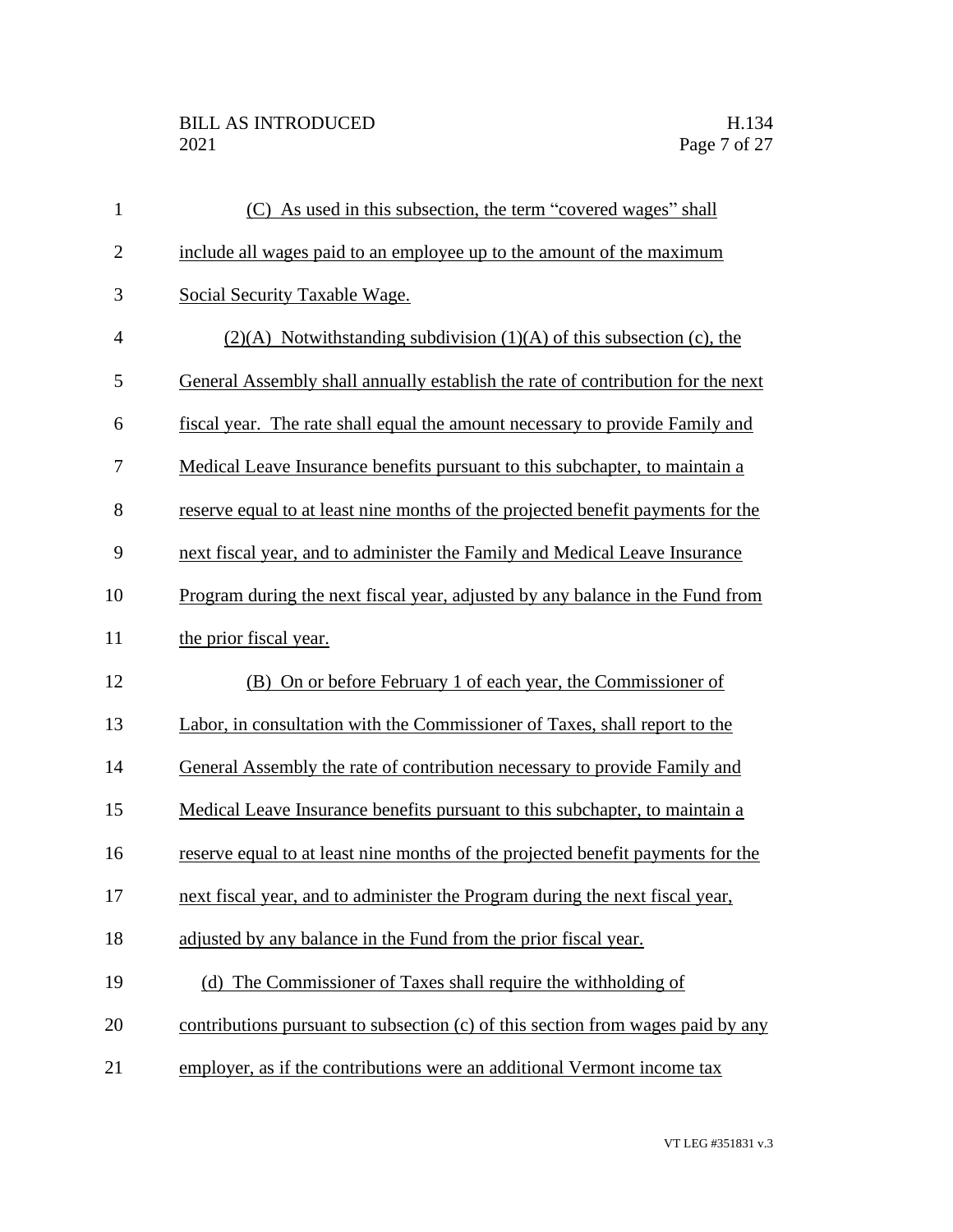| $\mathbf{1}$   | subject to the withholding requirements of $32 \text{ V.S.A.}$ \$5841(a). The    |
|----------------|----------------------------------------------------------------------------------|
| $\overline{2}$ | administrative and enforcement provisions of 32 V.S.A. chapter 151,              |
| 3              | subchapter 4 shall apply to the withholding requirement under this section as if |
| 4              | the contributions withheld were a Vermont income tax.                            |
| 5              | § 573. BENEFITS                                                                  |
| 6              | $(a)(1)$ A qualified employee shall be permitted to receive a total of not       |
| 7              | more than 12 weeks of Family and Medical Leave Insurance benefits in a 12-       |
| 8              | month period for family and medical leave taken by the employee.                 |
| 9              | (2) An employee may use up to two out of the 12 weeks of Family and              |
| 10             | Medical Leave Insurance benefits available to him or her during a 12-month       |
| 11             | period for bereavement leave.                                                    |
| 12             | (b) A qualified employee awarded Family and Medical Leave Insurance              |
| 13             | benefits under this section shall receive 100 percent of his or her average      |
| 14             | weekly wage or an amount equal to a 40-hour workweek paid at a rate double       |
| 15             | that of the livable wage, as determined by the Joint Fiscal Office pursuant to   |
| 16             | $2$ V.S.A. § 505, whichever is less.                                             |
| 17             | (c) A qualified employee may receive Family and Medical Leave Insurance          |
| 18             | benefits for an intermittent leave or leave for a portion of a week. The benefit |
| 19             | amount for an intermittent leave or leave for a portion of a week shall be       |
| 20             | calculated in increments of one full day or one-fifth of the qualified           |
| 21             | employee's weekly benefit amount.                                                |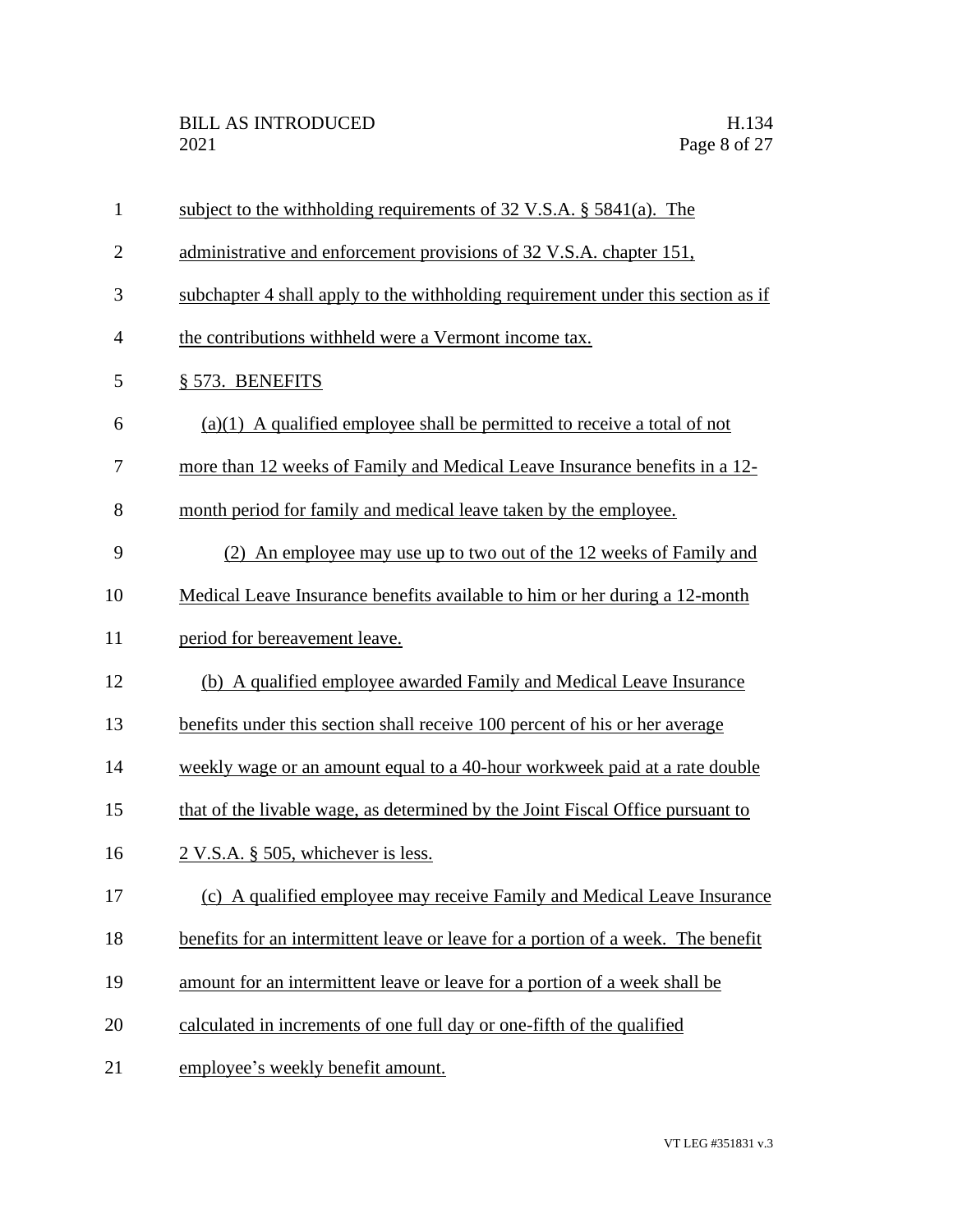| $\mathbf{1}$   | (d) Family and Medical Leave Insurance benefits paid pursuant to this          |
|----------------|--------------------------------------------------------------------------------|
| $\overline{2}$ | subchapter may be used as wage replacement for a leave taken pursuant to       |
| 3              | section 472 of this title or the federal Family and Medical Leave Act,         |
| $\overline{4}$ | $29$ U.S.C. §§ 2611–2654. The receipt of benefits paid pursuant to this        |
| 5              | subchapter shall not extend the leave provided pursuant to section 472 of this |
| 6              | title or the federal Family and Medical Leave Act.                             |
| 7              | § 574. APPLICATION FOR BENEFITS; PAYMENT; TAX                                  |
| 8              | <b>WITHHOLDING</b>                                                             |
| 9              | (a) An employee, or his or her agent, may apply for Family and Medical         |
| 10             | Leave Insurance benefits by filing an application with the Commissioner of     |
| 11             | Labor in a form provided by the Commissioner. The Commissioner shall           |
| 12             | determine whether the employee is eligible to receive Family and Medical       |
| 13             | Leave Insurance benefits based on the following criteria:                      |
| 14             | (1) The purposes for which the claim is made are adequately                    |
| 15             | documented pursuant to rules adopted by the Commissioner.                      |
| 16             | The employee satisfies the requirements to be a qualified employee.            |
| 17             | (3) The employee satisfies the eligibility requirements for the requested      |
| 18             | leave and has specified the anticipated duration of the leave.                 |
| 19             | The benefits are being requested in relation to a family and medical<br>(4)    |
| 20             | leave or bereavement leave.                                                    |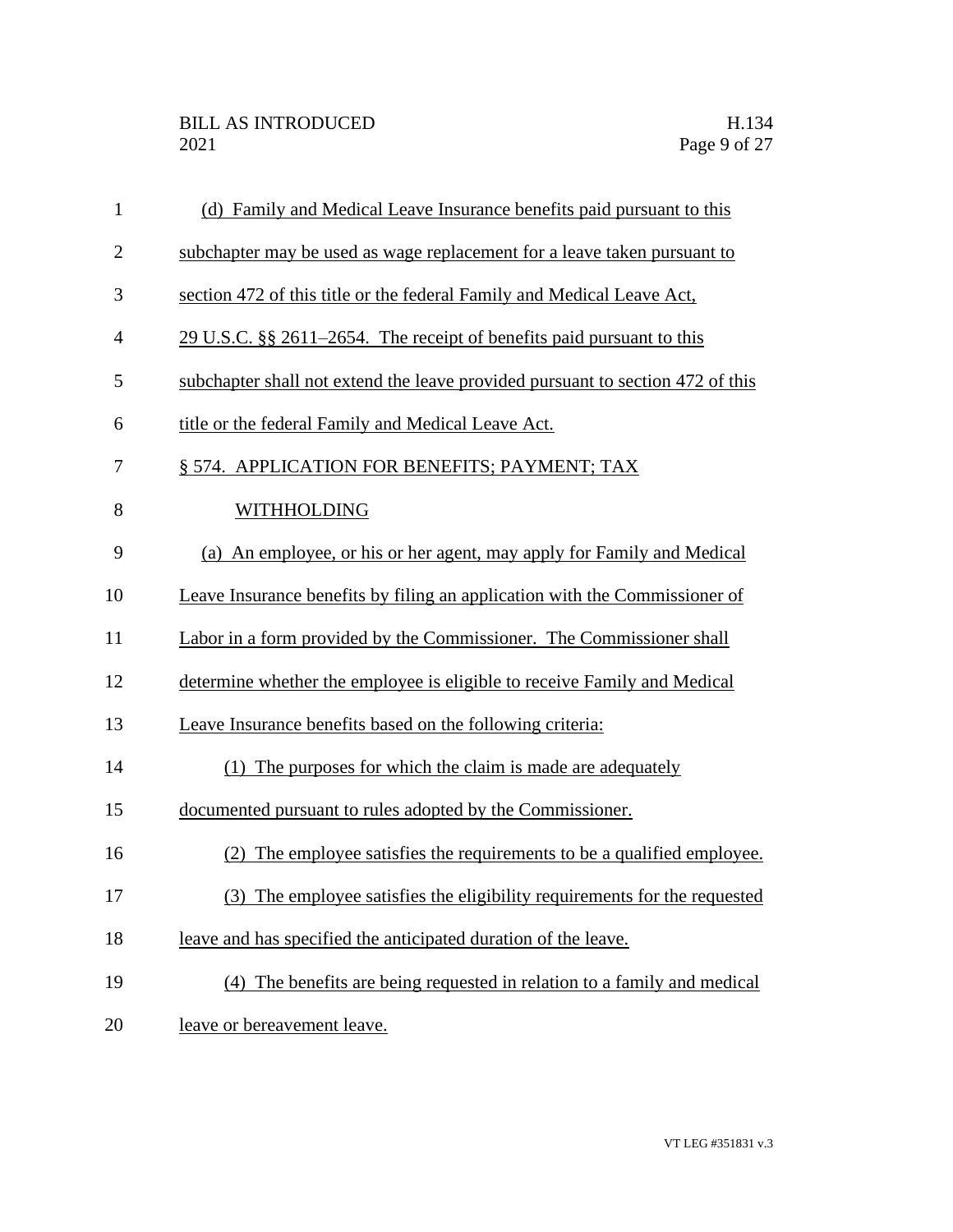| $\mathbf{1}$   | (b)(1) The Commissioner of Labor shall make a determination of each              |
|----------------|----------------------------------------------------------------------------------|
| $\overline{2}$ | claim not later than five business days after the date the claim is filed, and   |
| 3              | Family and Medical Leave Insurance benefits shall be paid from the Fund          |
| $\overline{4}$ | created pursuant to section 572 of this subchapter. The Commissioner may         |
| 5              | extend the time in which to make a determination of a claim by not more than     |
| 6              | 15 business days if necessary to obtain documents or information that are        |
| 7              | needed to make the determination.                                                |
| 8              | (2) A qualified employee may file an application for Family and                  |
| 9              | Medical Leave Insurance benefits up to 60 days before an anticipated family      |
| 10             | and medical leave, or in the event of a premature birth, an unanticipated        |
| 11             | serious illness, or the death of a family member within 60 days after            |
| 12             | commencing a family and medical leave or bereavement leave.                      |
| 13             | (3) Benefits shall be paid to an employee for the time period beginning          |
| 14             | on the day his or her leave began and the first benefit payment shall be sent to |
| 15             | a qualified employee within 14 days after his or her claim is approved, and      |
| 16             | subsequent payments shall be sent biweekly.                                      |
| 17             | (4) The provisions of sections 1367 and 1367a of this title shall apply to       |
| 18             | Family and Medical Leave Insurance benefits.                                     |
| 19             | $(c)(1)$ An individual filing a claim for benefits pursuant to this section      |
| 20             | shall, at the time of filing, be advised that Family and Medical Leave Insurance |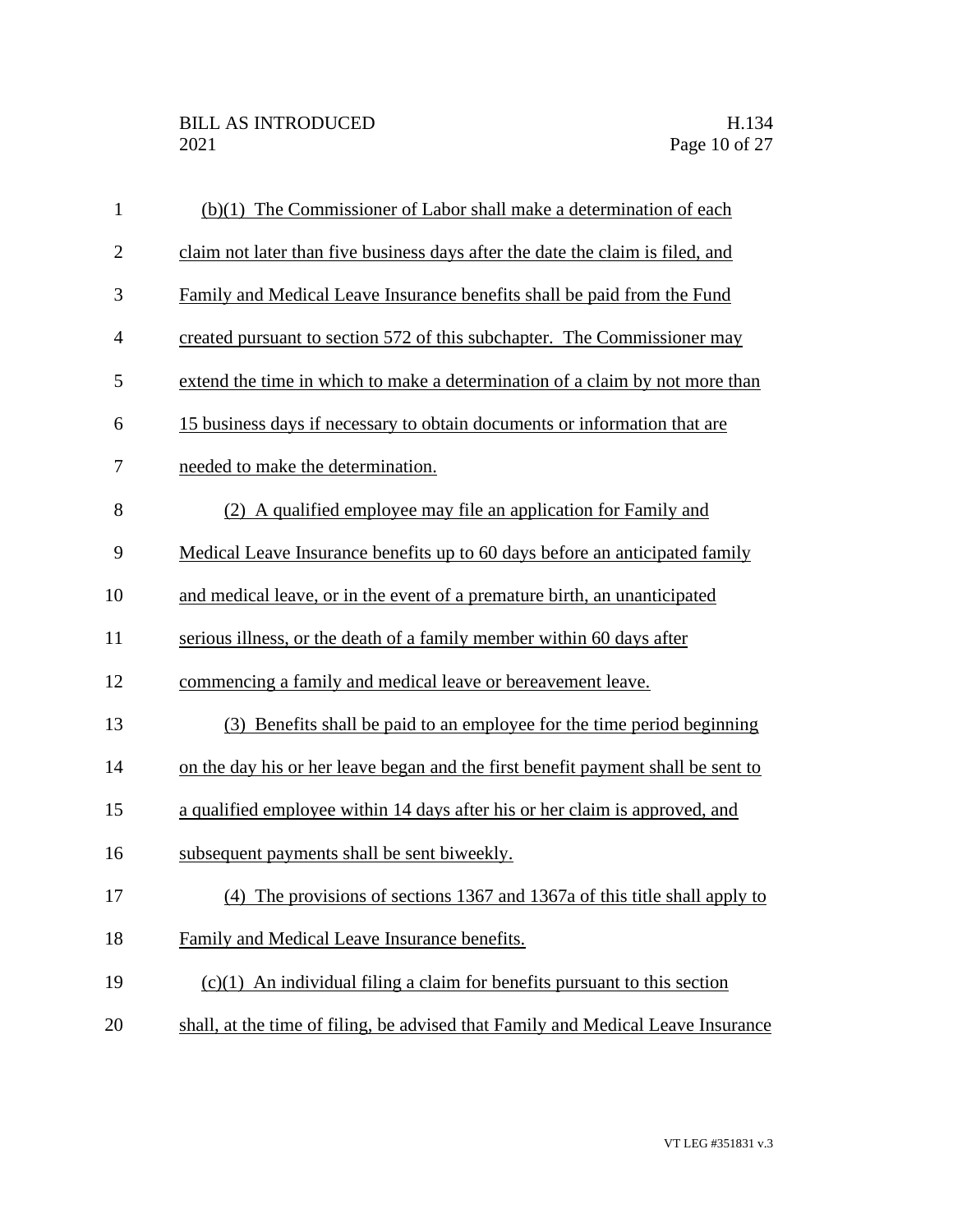| $\mathbf{1}$   | benefits may be subject to income tax and that the individual's benefits may be  |
|----------------|----------------------------------------------------------------------------------|
| $\overline{2}$ | subject to withholding.                                                          |
| 3              | (2) All procedures specified by 26 U.S.C. chapter 24 and 32 V.S.A.               |
| $\overline{4}$ | chapter 151, subchapter 4 pertaining to the withholding of income tax shall be   |
| 5              | followed in relation to the payment of Family and Medical Leave Insurance        |
| 6              | benefits.                                                                        |
| 7              | (d) As used in this section, "agent" means an individual who holds a valid       |
| 8              | power of attorney for the employee or other legal authorization to act on the    |
| 9              | employee's behalf that is acceptable to the Commissioner.                        |
| 10             | § 575. REHIRING; LIMITED RIGHT; SENIORITY AND BENEFITS                           |
| 11             | <b>PROTECTED</b>                                                                 |
| 12             | $(a)(1)(A)$ An employee who is not entitled to job protection pursuant to        |
| 13             | section 472 of this chapter and is separated from employment in relation to a    |
| 14             | leave for which he or she receives Family and Medical Leave Insurance            |
| 15             | benefits pursuant to this subchapter shall have a limited right to be rehired by |
| 16             | his or her employer following the conclusion of his or her leave.                |
| 17             | (B) The employer shall offer the employee the first available suitable           |
| 18             | position based on the position the employee held at the time his or her leave    |
| 19             | began.                                                                           |
| 20             | (C) If the employee declines the offer, he or she shall not be entitled          |
| 21             | to any further employment offers from the employer.                              |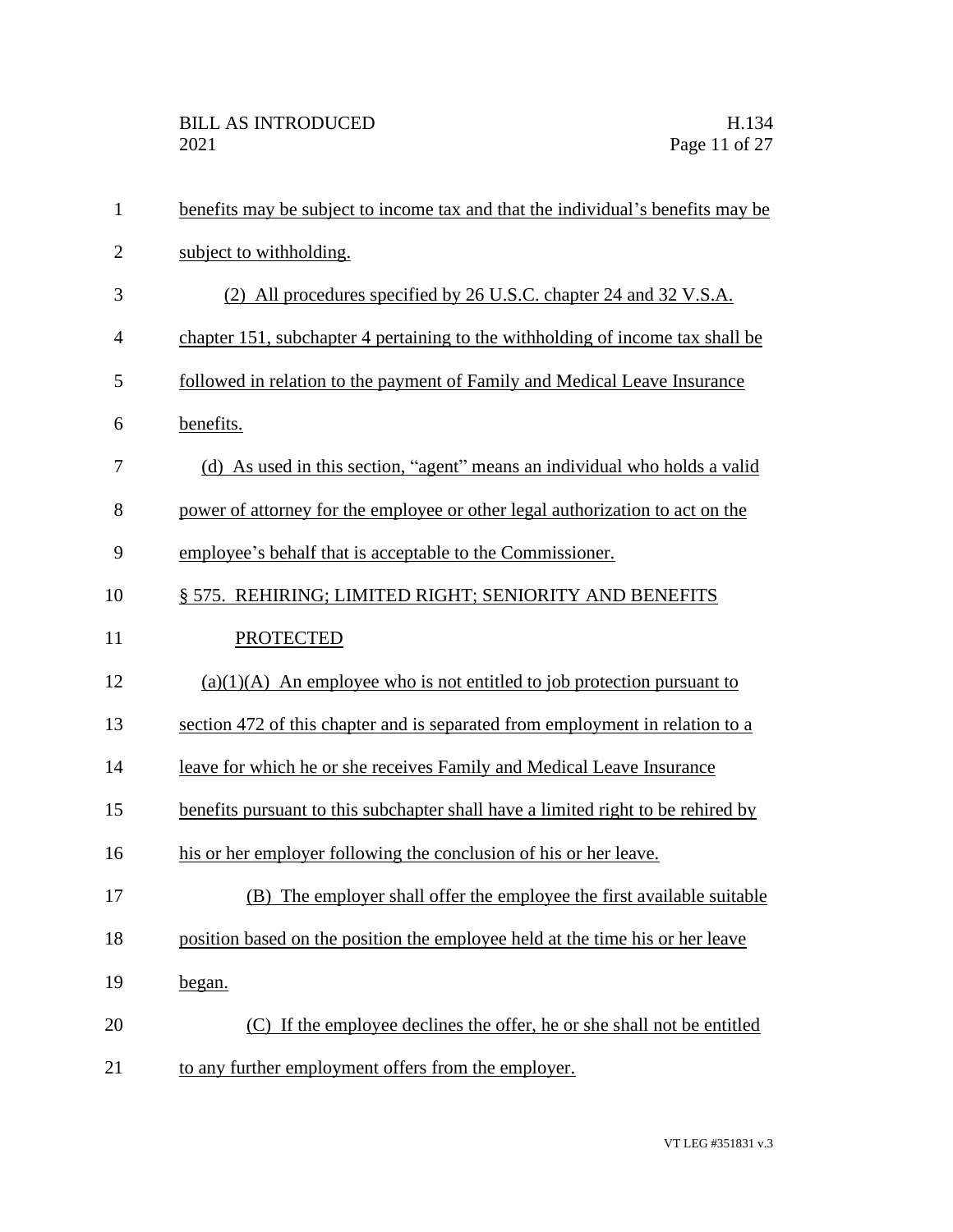## BILL AS INTRODUCED H.134<br>2021 Page 12 of 27

| $\mathbf{1}$   | (2) An employee shall not be entitled to the rehire rights provided             |
|----------------|---------------------------------------------------------------------------------|
| $\overline{2}$ | pursuant to the provisions of this section if:                                  |
| 3              | (A) the employee fails to inform the employer of:                               |
| $\overline{4}$ | (i) the need for the leave;                                                     |
| 5              | (ii) his or her interest in being rehired at the conclusion of the              |
| 6              | leave; and                                                                      |
| 7              | (iii) the date on which his or her leave is anticipated to conclude;            |
| 8              | (B) the employee had been given notice, or had given notice, prior to           |
| 9              | providing his or her employer with notice of the leave;                         |
| 10             | (C) the employer can demonstrate by clear and convincing evidence               |
| 11             | that during the leave, or prior to the employee's reinstatement, the employee's |
| 12             | position would have been terminated or the employee laid off for reasons        |
| 13             | unrelated to the leave or the reason for which the employee took the leave; or  |
| 14             | (D) the employee has exhausted his or her right to job protection for           |
| 15             | the leave pursuant to section 472 of this chapter and the federal Family and    |
| 16             | Medical Leave Act, 29 U.S.C. §§ 2611–2654.                                      |
| 17             | (3) An employee's right to be rehired pursuant to the provisions of this        |
| 18             | section shall expire two years after the date on which his or her leave         |
| 19             | concluded.                                                                      |
| 20             | (b) Upon being rehired pursuant to the provisions of this section, an           |
| 21             | employee shall regain any seniority and unused accrued paid leave he or she     |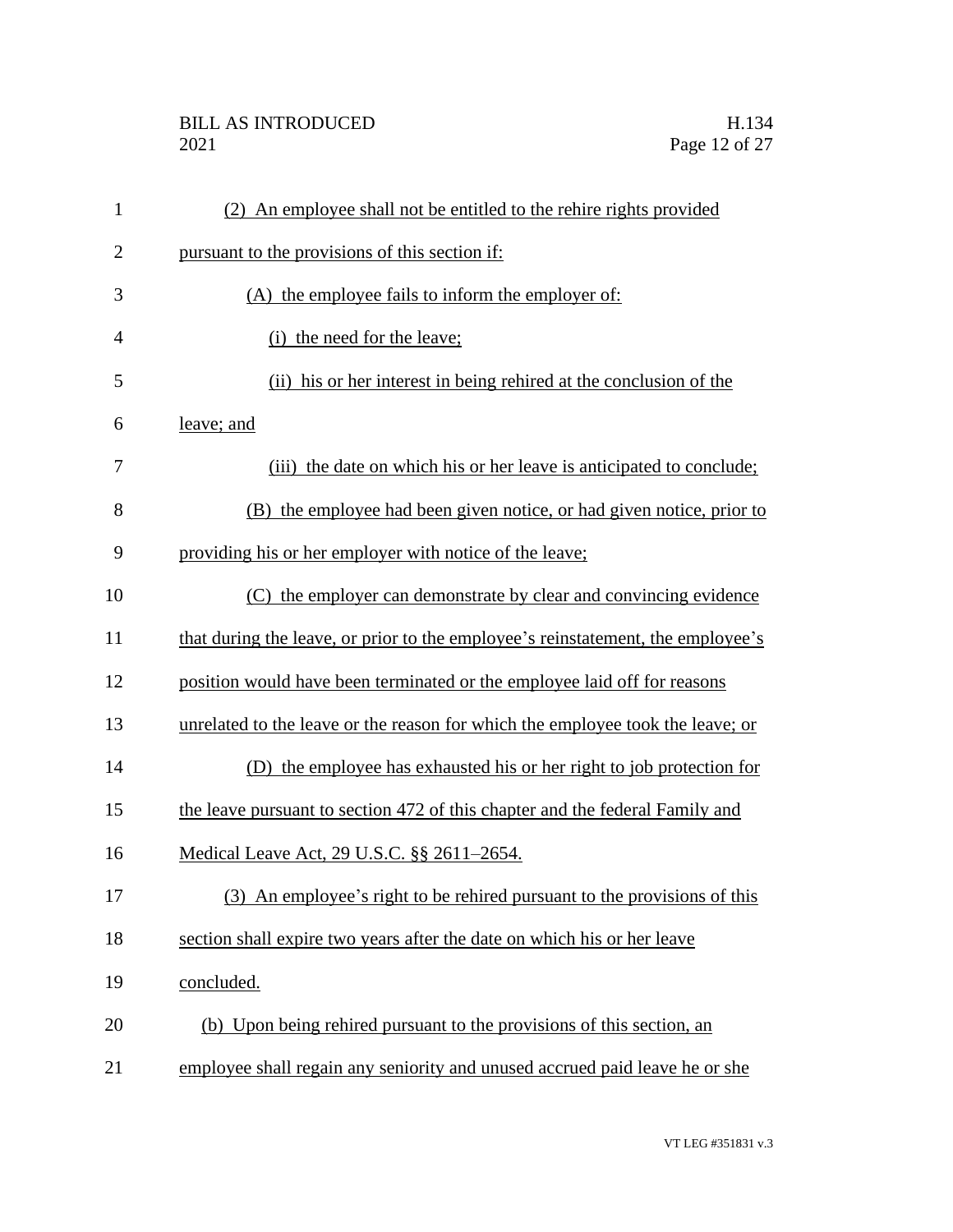| $\mathbf{1}$   | was entitled to prior to the leave, less any accrued paid leave used during the    |
|----------------|------------------------------------------------------------------------------------|
| $\overline{2}$ | leave.                                                                             |
| 3              | (c) Nothing in this section shall be construed to diminish an employee's           |
| 4              | rights pursuant to subsection 472(f) of this chapter.                              |
| 5              | $(d)(1)$ An employee aggrieved by an employer's failure to comply with the         |
| 6              | provisions of this section may bring an action in the Civil Division of the        |
| 7              | Superior Court in the county where the employment is located for                   |
| 8              | compensatory and punitive damages or equitable relief, including restraint of      |
| 9              | prohibited acts, restitution of wages or other benefits, reinstatement, costs, and |
| 10             | other appropriate relief.                                                          |
| 11             | (2) A copy of the complaint shall be filed with the Commissioner of                |
| 12             | Labor.                                                                             |
| 13             | (3) The court shall award reasonable attorney's fees to the employee if            |
| 14             | he or she prevails.                                                                |
| 15             | § 576. ELECTIVE COVERAGE                                                           |
| 16             | $(a)(1)$ A self-employed person may elect to obtain coverage under the             |
| 17             | Family and Medical Leave Insurance Program for a period of three years by          |
| 18             | filing a notice of his or her election with the Commissioner of Taxes on a form    |
| 19             | provided by the Commissioner.                                                      |
| 20             | (2) The provisions of sections 573, 574, 577, 578, 580, 581, and 582 of            |
| 21             | this chapter shall apply to a self-employed person who elects to obtain            |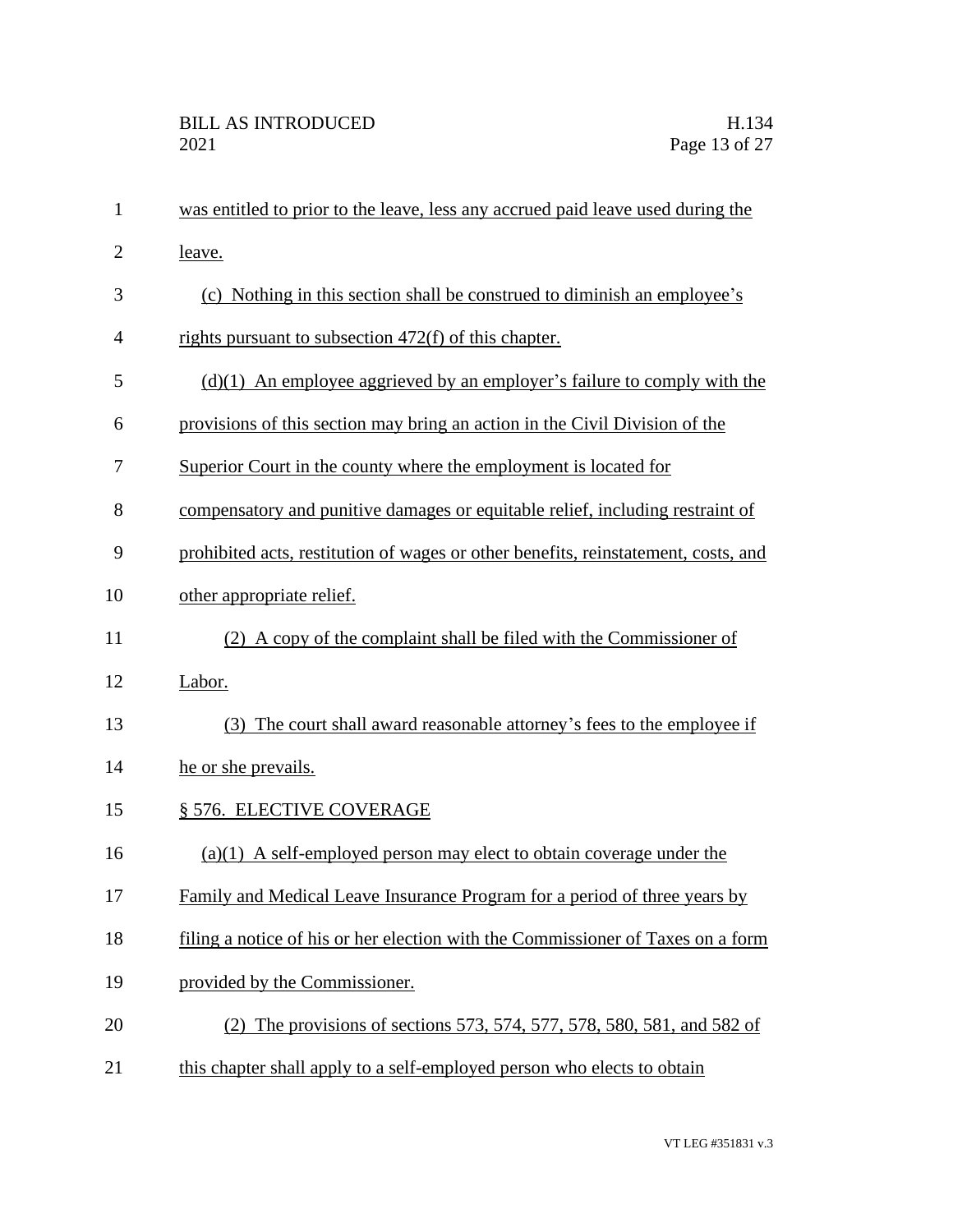| $\mathbf{1}$   | coverage pursuant to this section in the same manner as if he or she were an    |
|----------------|---------------------------------------------------------------------------------|
| $\overline{2}$ | employee.                                                                       |
| 3              | $(b)(1)$ A person who elects to obtain coverage pursuant to this subsection     |
| $\overline{4}$ | shall:                                                                          |
| 5              | (A) contribute an amount equal to 0.93 percent of his or her covered            |
| 6              | work income at times determined by the Commissioner; and                        |
| 7              | (B) provide to the Commissioner any documentation of his or her                 |
| 8              | work income and any related information that the Commissioner determines is     |
| 9              | necessary.                                                                      |
| 10             | (2) As used in this section, "covered work income" means the amount of          |
| 11             | self-employment work income earned by a self-employed person up to the          |
| 12             | amount of covered wages set forth in subdivision $(c)(1)(C)$ of section 572 of  |
| 13             | this chapter.                                                                   |
| 14             | (c) A person who elects coverage pursuant to this section shall be              |
| 15             | considered a qualified employee pursuant to subdivision (a)(2) of section $574$ |
| 16             | of this subchapter if he or she has made contributions to the Fund on covered   |
| 17             | work income during at least two of the last four completed calendar quarters.   |
| 18             | $(d)(1)$ A person who elects coverage pursuant to this section may terminate    |
| 19             | his or her coverage at the end of the three-year period by providing the        |
| 20             | Commissioner with written notice of the termination at least 30 days before the |
| 21             | end of the period.                                                              |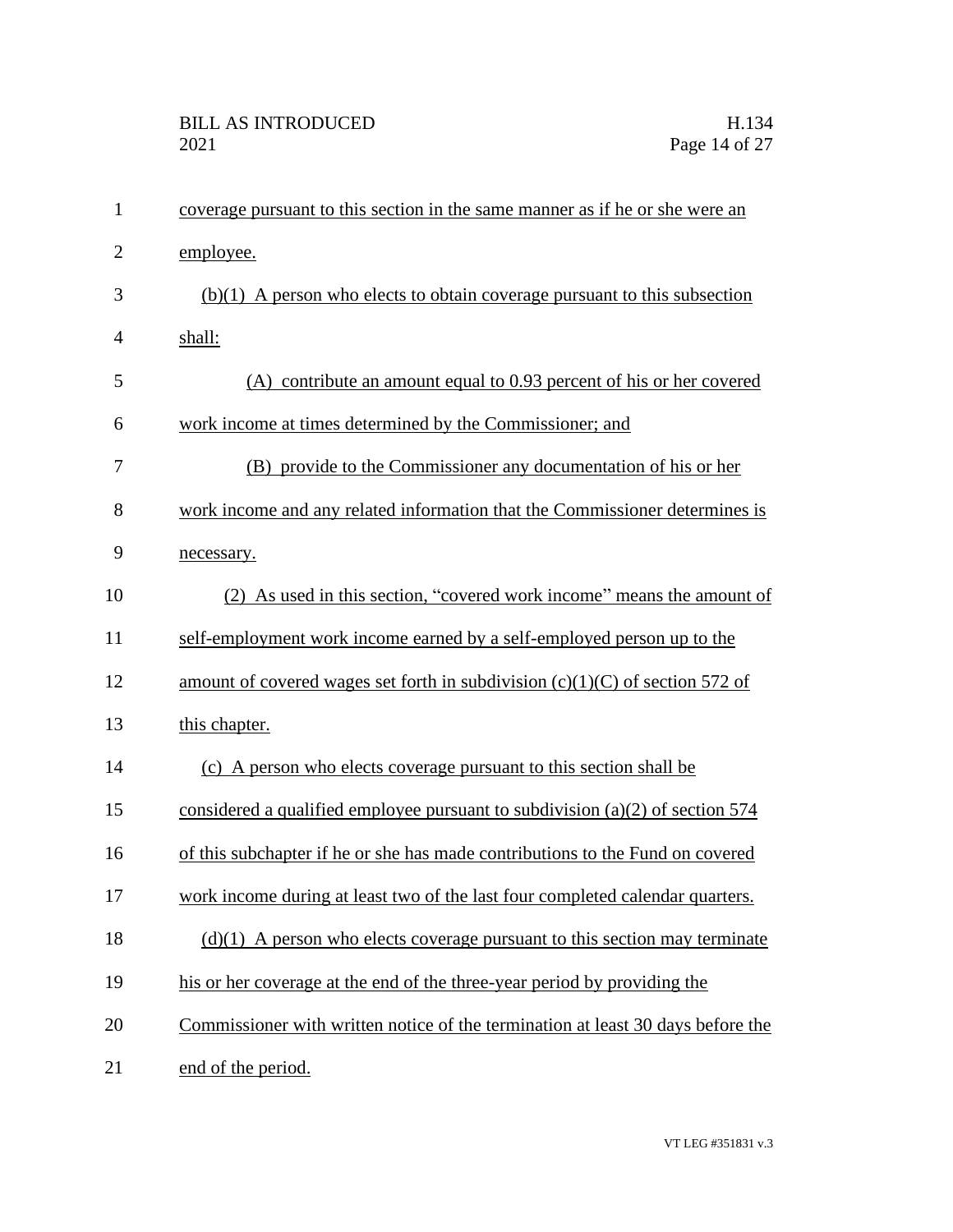| $\mathbf{1}$   | (2) If a person who elects coverage pursuant to this subsection does not          |
|----------------|-----------------------------------------------------------------------------------|
| $\overline{2}$ | terminate it at the end of the initial three-year period, he or she may terminate |
| 3              | the coverage at the end of any succeeding annual period by providing the          |
| $\overline{4}$ | Commissioner with written notice of the termination at least 30 days before the   |
| 5              | end of the period.                                                                |
| 6              | (3) Notwithstanding subdivisions (1) and (2) of this subsection, a person         |
| 7              | who, after electing to obtain coverage pursuant to this section, becomes an       |
| 8              | employee or stops working in Vermont, may elect to terminate his or her           |
| 9              | coverage pursuant to this section by providing the Commissioner with 30 days'     |
| 10             | written notice in accordance with rules adopted by the Commissioner.              |
| 11             | $(e)(1)$ Nothing in this section shall be construed to prevent an individual      |
| 12             | who is both an employee and a self-employed person from electing to obtain        |
| 13             | coverage pursuant to this section.                                                |
| 14             | (2) An individual who is both an employee and a self-employed person              |
| 15             | shall be considered a qualified employee pursuant to subdivision $(a)(2)$ of      |
| 16             | section 574 of this subchapter if, during at least two of the last four completed |
| 17             | calendar quarters, he or she has:                                                 |
| 18             | (A) earned wages from which contributions were withheld pursuant                  |
| 19             | to section 572 of this subchapter;                                                |
| 20             | (B) made contributions to the Fund on covered work income that he                 |
| 21             | or she has earned during those calendar quarters; or                              |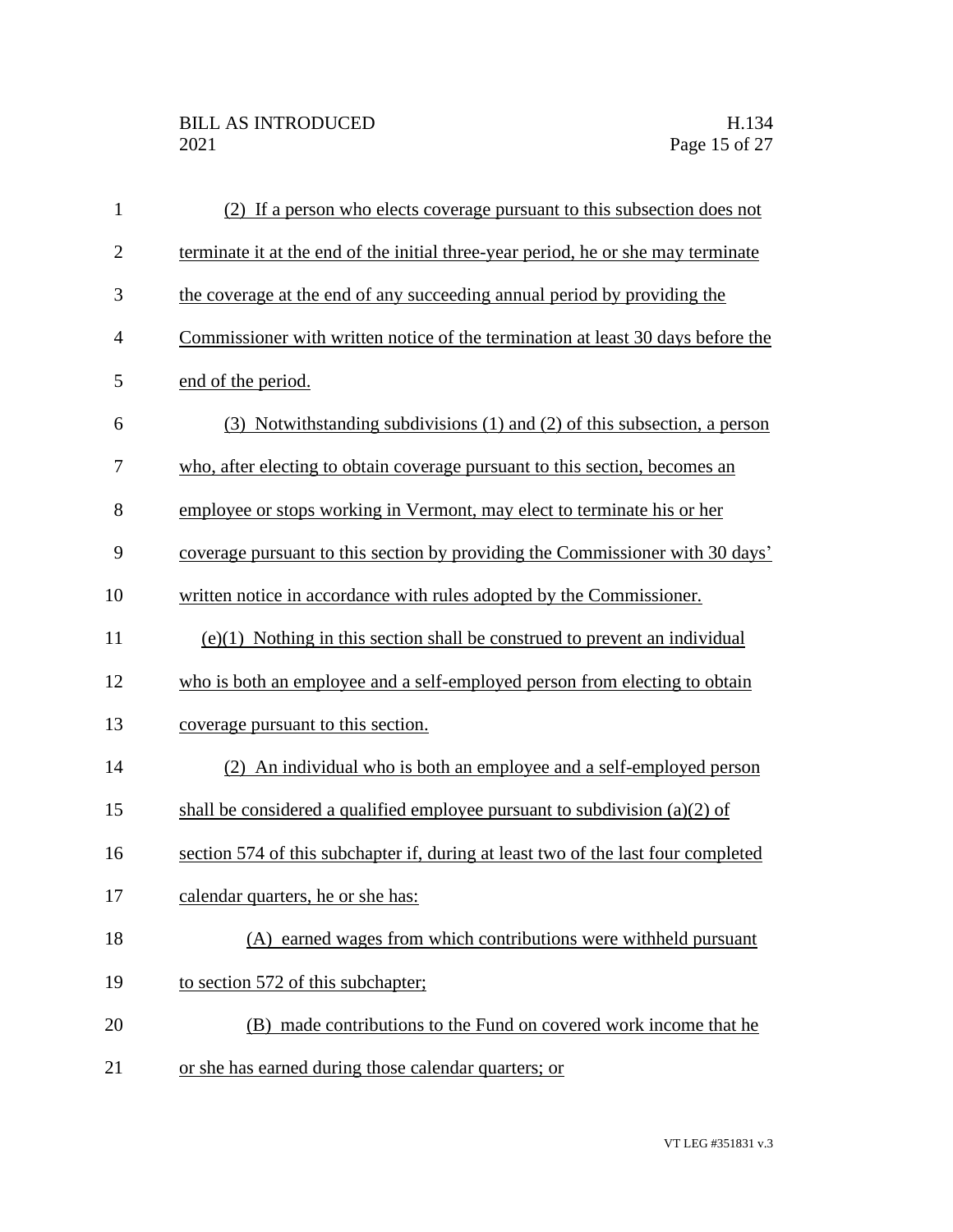| $\mathbf{1}$   | $(C)$ both.                                                                      |
|----------------|----------------------------------------------------------------------------------|
| $\overline{c}$ | § 577. APPEALS                                                                   |
| 3              | $(a)(1)$ An employer or individual aggrieved by a decision of the                |
| 4              | Commissioner of Labor under section 574 or 581 of this subchapter may file       |
| 5              | with the Commissioner a petition for reconsideration within 30 days after        |
| 6              | receipt of the decision. The petition shall set forth in detail the grounds upon |
| 7              | which it is claimed that the decision is erroneous and may include materials     |
| 8              | supporting that claim.                                                           |
| 9              | (2) If an employer petitions the Commissioner to reconsider a decision           |
| 10             | pursuant to section 574 or 581 of this subchapter, the Commissioner shall        |
| 11             | promptly notify the individual of the petition by ordinary, certified, or        |
| 12             | electronic mail and provide him or her with an opportunity to file an answer to  |
| 13             | the employer's petition.                                                         |
| 14             | (3) The Commissioner shall promptly notify the employer or individual,           |
| 15             | or both, of his or her decision by ordinary, certified, or electronic mail.      |
| 16             | $(b)(1)$ An employer or individual aggrieved by the Commissioner's               |
| 17             | decision on reconsideration may file an appeal with a departmental               |
| 18             | administrative law judge within 30 days after receiving the Commissioner's       |
| 19             | decision. The appeal shall set forth in detail the grounds upon which it is      |
| 20             | claimed that the decision is erroneous.                                          |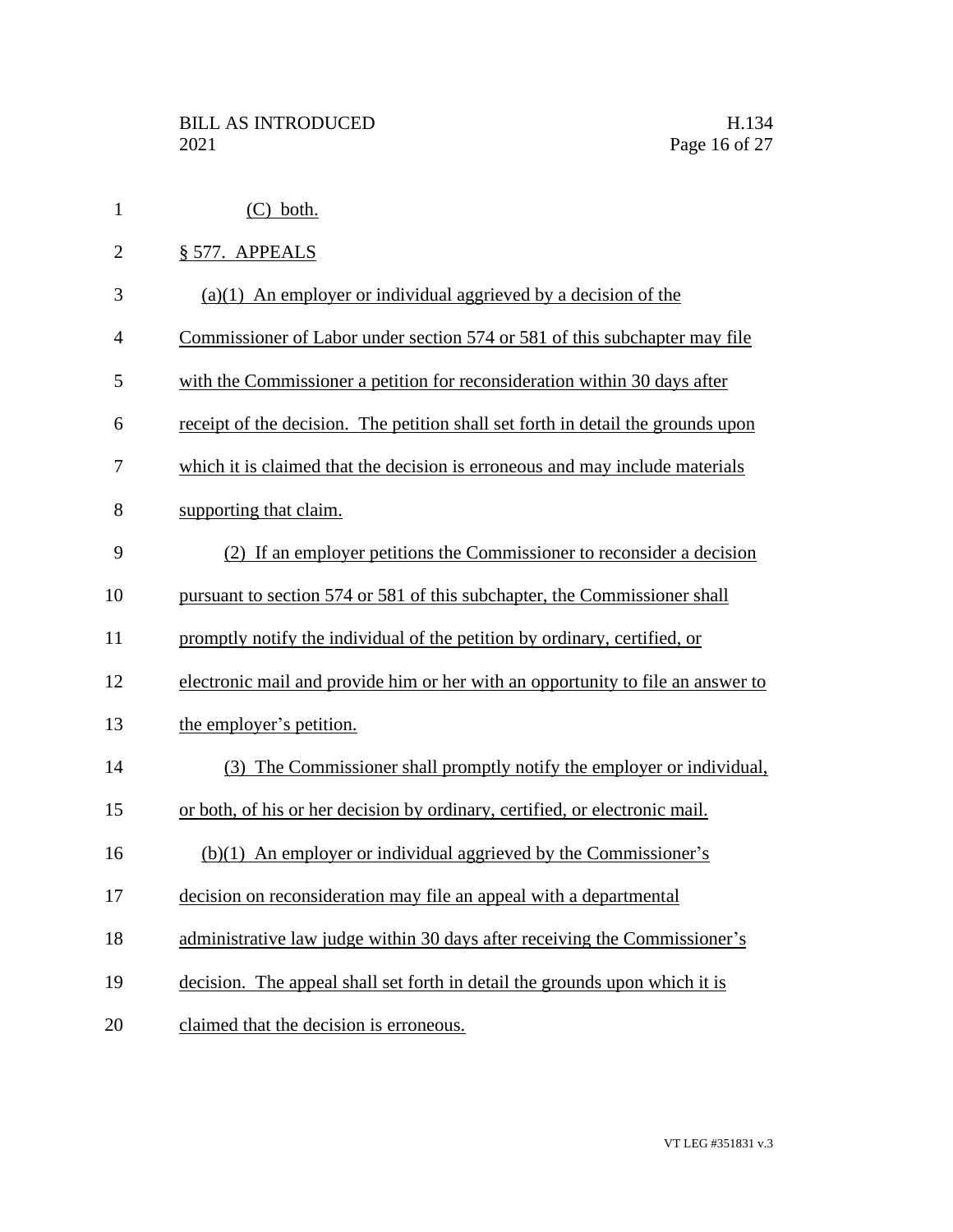| $\mathbf{1}$   | (2) The administrative law judge shall, upon not less than five business           |
|----------------|------------------------------------------------------------------------------------|
| $\mathbf{2}$   | days' notice, hold a hearing on the appeal as provided pursuant to rules           |
| 3              | adopted by the Commissioner. After the hearing, all parties to the appeal shall    |
| $\overline{4}$ | be promptly notified by ordinary, certified, or electronic mail of the findings of |
| 5              | fact, conclusions, and decision of the administrative law judge.                   |
| 6              | (c) Any party may appeal the administrative law judge's decision to the            |
| 7              | Supreme Court within 30 days after receiving the decision.                         |
| 8              | (d) The provisions of section 1353 of this title shall apply to all                |
| 9              | determinations, redeterminations, findings of fact, conclusions of law,            |
| 10             | decisions, orders, or judgments entered or made pursuant to this section.          |
| 11             | § 578. FALSE STATEMENT OR REPRESENTATION; PENALTY                                  |
| 12             | A person who willfully makes a false statement or representation for the           |
| 13             | purpose of obtaining any benefit or payment or to avoid payment of any             |
| 14             | required contributions under the provisions of this subchapter, either for         |
| 15             | himself or herself or for any other person, after notice and opportunity for       |
| 16             | hearing, may be assessed an administrative penalty of not more than                |
| 17             | \$20,000.00 and shall forfeit all or a portion of any right to benefits under the  |
| 18             | provisions of this subchapter, as determined to be appropriate by the              |
| 19             | Commissioner of Labor or of Taxes, as appropriate, after a determination by        |
| 20             | the Commissioner that the person has willfully made a false statement or           |
| 21             | representation of a material fact.                                                 |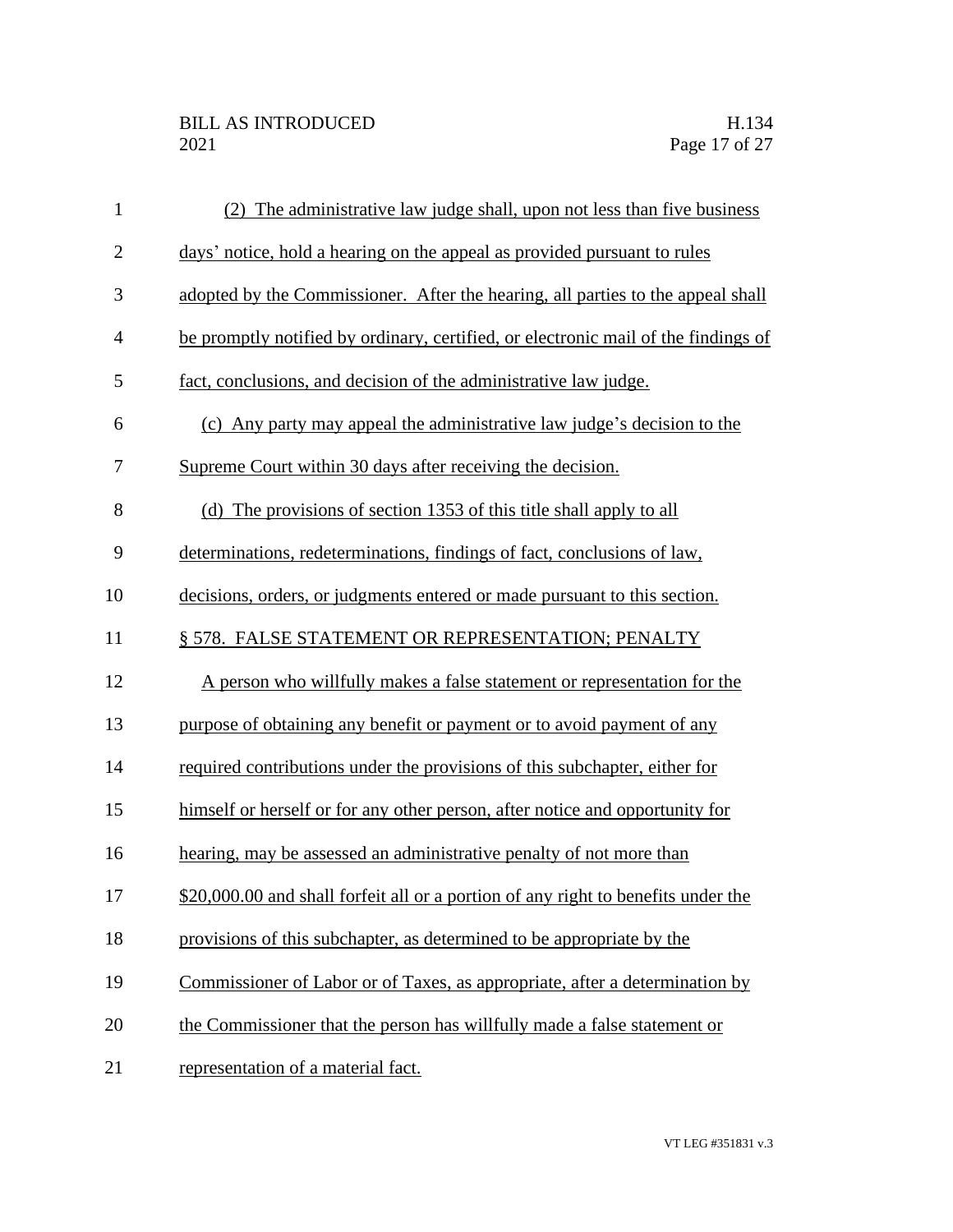| $\mathbf{1}$   | § 579. RULEMAKING                                                                |
|----------------|----------------------------------------------------------------------------------|
| $\overline{2}$ | (a) The Commissioner of Taxes shall adopt rules as necessary to implement        |
| 3              | the provisions of this subchapter related to the collection of contributions.    |
| $\overline{4}$ | (b) The Commissioner of Labor shall adopt rules as necessary to                  |
| 5              | implement all other provisions of this subchapter.                               |
| 6              | § 580. CONFIDENTIALITY OF INFORMATION                                            |
| 7              | (a) Information obtained from an employer or individual in the                   |
| 8              | administration of this subchapter and determinations of an individual's right to |
| 9              | receive benefits that reveal an employer's or individual's identity in any       |
| 10             | manner shall be kept confidential and shall be exempt from public inspection     |
| 11             | and copying under the Public Records Act. Such information shall not be          |
| 12             | admissible as evidence in any action or proceeding other than one brought        |
| 13             | pursuant to the provisions of this subchapter.                                   |
| 14             | (b) Notwithstanding subsection (a) of this section:                              |
| 15             | an individual or his or her duly authorized agent may be provided                |
| 16             | with information to the extent necessary for the proper presentation of his or   |
| 17             | her claim for benefits or to inform him or her of his or her existing or         |
| 18             | prospective rights to benefits; and                                              |
| 19             | (2) an employer may be provided with information that the                        |
| 20             | Commissioner of Labor or of Taxes determines is necessary to enable the          |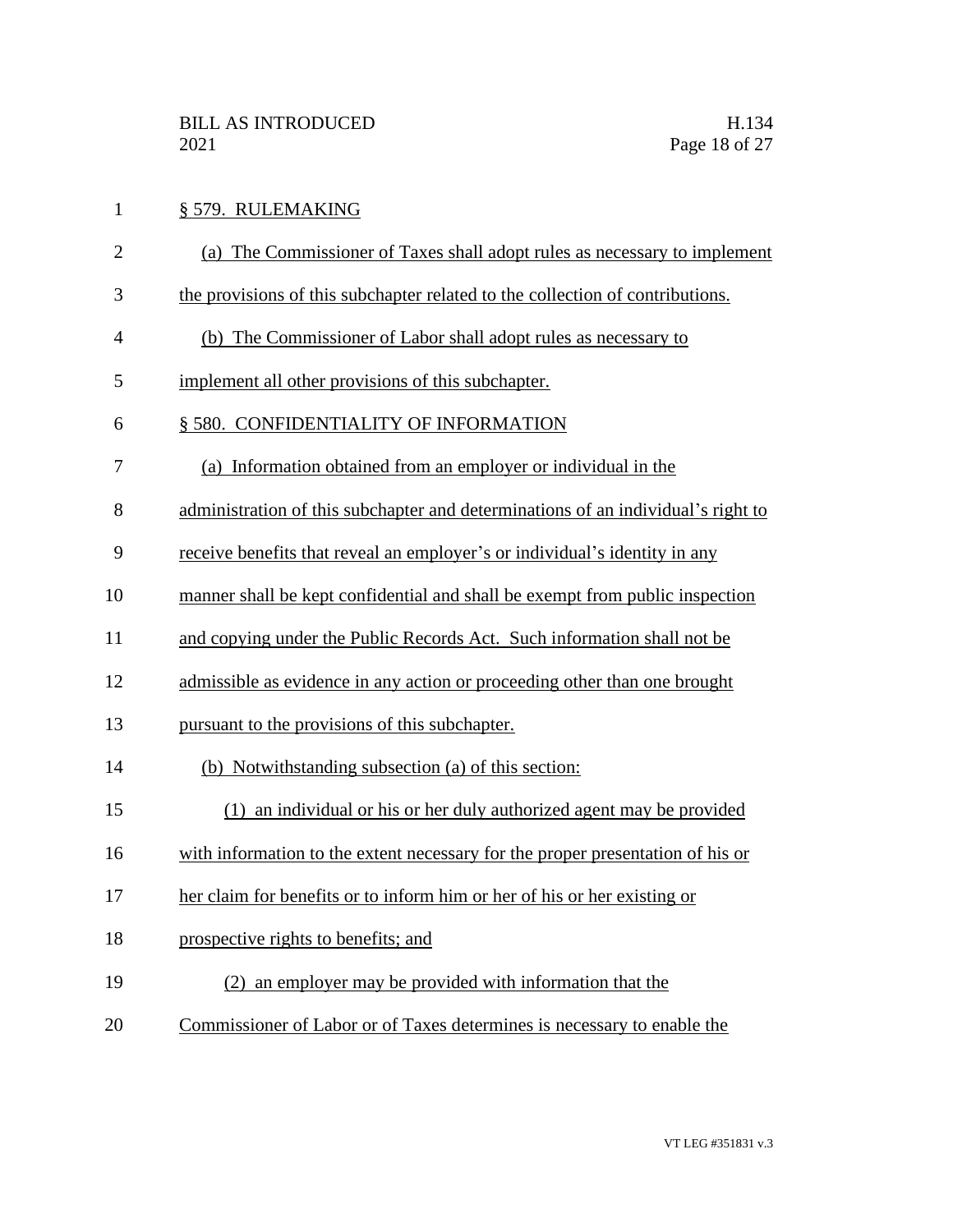| $\mathbf{1}$   | employer to discharge fully its obligations and protect its rights under this   |
|----------------|---------------------------------------------------------------------------------|
| $\overline{2}$ | subchapter.                                                                     |
| 3              | § 581. DISQUALIFICATIONS                                                        |
| 4              | A qualified employee shall be disqualified for benefits for any week in         |
| 5              | which he or she has received:                                                   |
| 6              | (1) compensation for temporary partial disability or temporary total            |
| 7              | disability under the workers' compensation law of any state or under a similar  |
| 8              | law of the United States; or                                                    |
| 9              | (2) unemployment compensation benefits under the law of any state.              |
| 10             | § 582. OVERPAYMENT OF BENEFITS; COLLECTION                                      |
| 11             | $(a)(1)$ Any individual who by nondisclosure or misrepresentation of a          |
| 12             | material fact, by him or her, or by another person, has received Family and     |
| 13             | Medical Leave Insurance benefits when he or she failed to fulfill a requirement |
| 14             | for the receipt of benefits pursuant to this chapter or while he or she was     |
| 15             | disqualified from receiving benefits pursuant to section 580 of this chapter    |
| 16             | shall be liable to repay to the Commissioner of Labor the amount received.      |
| 17             | (2)<br>Upon determining that an individual has received benefits under this     |
| 18             | chapter that he or she was not entitled to, the Commissioner of Labor shall     |
| 19             | provide the individual with notice of the determination. The notice shall       |
| 20             | include a statement that the individual is liable to repay to the Commissioner  |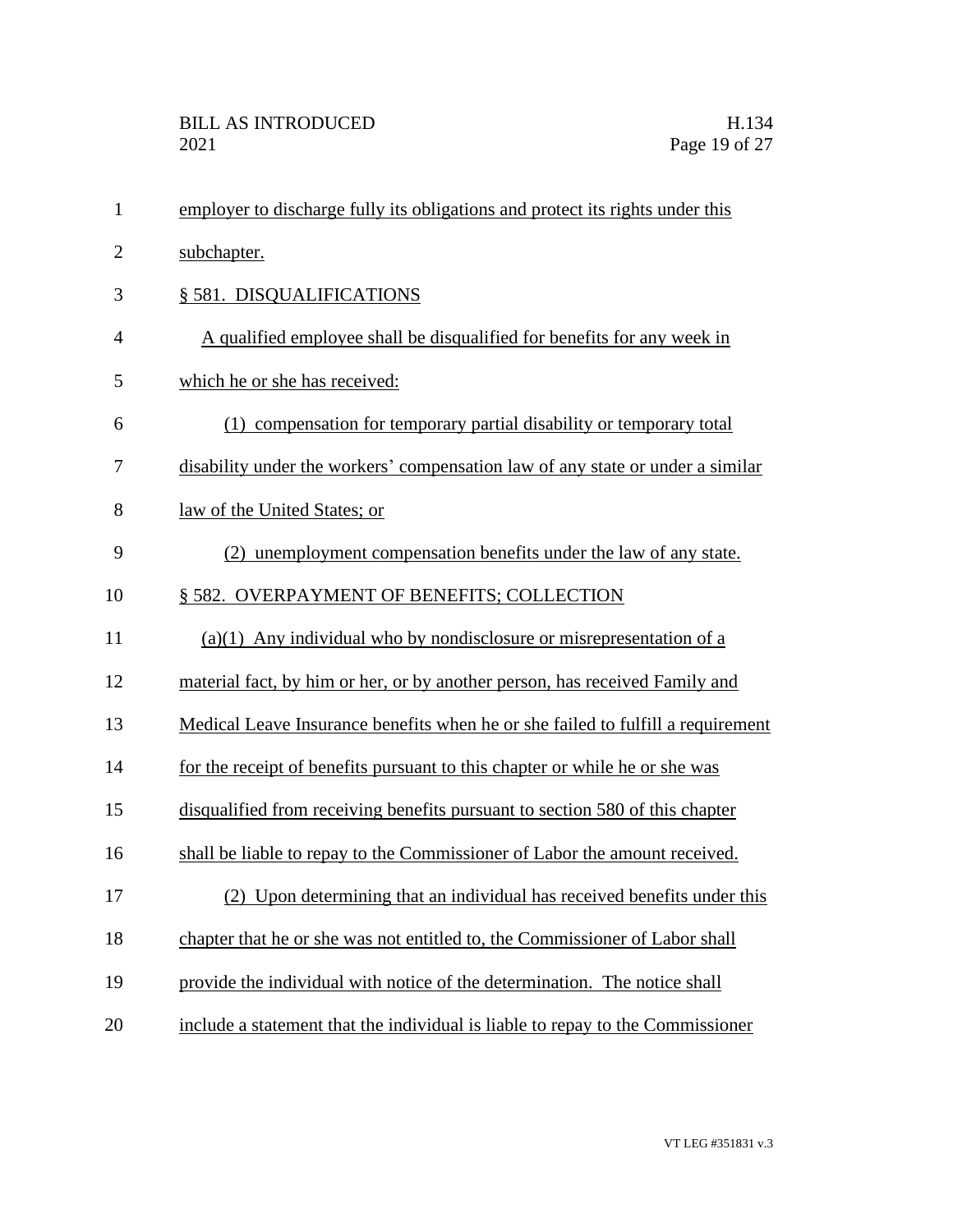| $\mathbf{1}$   | the amount of overpaid benefits and shall identify the basis of the overpayment   |
|----------------|-----------------------------------------------------------------------------------|
| $\overline{2}$ | and the time period in which the benefits were paid.                              |
| 3              | (3) The determination shall be made within not more than three years              |
| $\overline{4}$ | after the date of the overpayment.                                                |
| 5              | $(b)(1)$ An individual liable under this section shall repay the overpaid         |
| 6              | amount to the Commissioner for deposit into the Fund.                             |
| 7              | (2) If the Commissioner finds that the individual intentionally                   |
| 8              | misrepresented or failed to disclose a material fact with respect to his or her   |
| 9              | claim for benefits, in addition to the repayment under subdivision (1) of this    |
| 10             | subsection, the person shall pay an additional penalty of 15 percent of the       |
| 11             | amount of the overpaid benefits, which shall also be deposited into the Fund.     |
| 12             | (3) The Commissioner may collect the amounts due under this section in            |
| 13             | civil action in the Superior Court.                                               |
| 14             | (c) If an individual is liable to repay any amount pursuant to this section,      |
| 15             | the Commissioner may withhold, in whole or in part, any future benefits           |
| 16             | payable to the individual pursuant to this chapter and credit the withheld        |
| 17             | benefits against the amount due from the individual until it is repaid in full,   |
| 18             | less any penalties assessed under subdivision $(b)(2)$ of this section.           |
| 19             | (d) In addition to the remedy provided pursuant to this section, an               |
| 20             | individual who intentionally misrepresented or failed to disclose a material fact |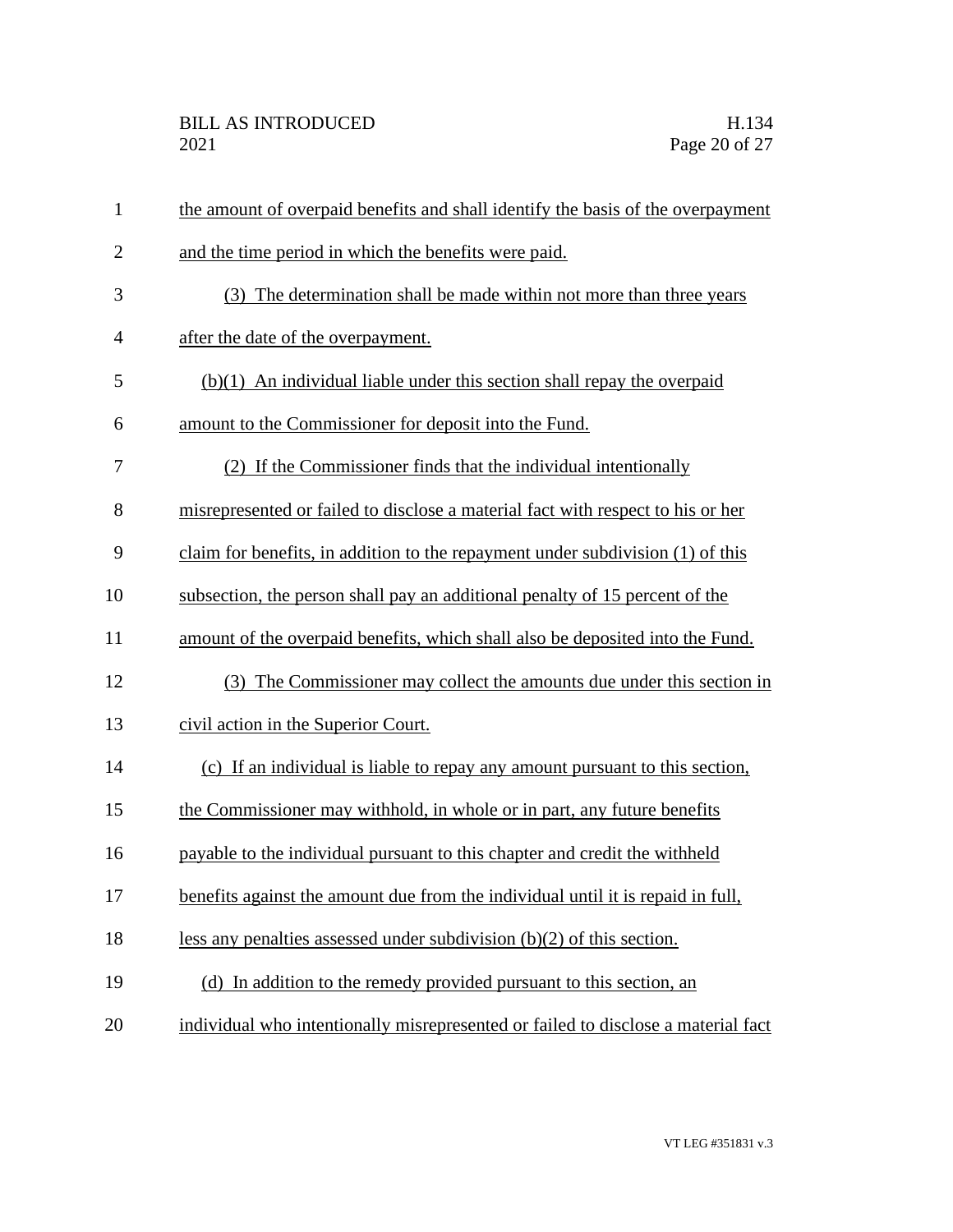| $\mathbf{1}$   | with respect to his or her claim for benefits may be subject to the penalties     |
|----------------|-----------------------------------------------------------------------------------|
| $\overline{2}$ | provided pursuant to section 578 of this title.                                   |
| 3              | § 583. PROTECTION FROM RETALIATION OR INTERFERENCE                                |
| $\overline{4}$ | (a) An employer shall not discharge or in any other manner retaliate against      |
| 5              | an employee who exercises or attempts to exercise his or her rights under this    |
| 6              | subchapter. The provisions against retaliation in subdivision $495(a)(8)$ of this |
| 7              | title shall apply to this subchapter.                                             |
| 8              | (b) An employer shall not interfere with, restrain, or otherwise prevent an       |
| 9              | employee from exercising or attempting to exercise his or her rights pursuant     |
| 10             | to this subchapter.                                                               |
| 11             | (c) An employee aggrieved by a violation of the provisions of this                |
| 12             | subchapter may bring an action in Superior Court seeking compensatory and         |
| 13             | punitive damages or equitable relief, including restraint of prohibited acts,     |
| 14             | restitution of wages or other benefits, reinstatement, costs, reasonable          |
| 15             | attorney's fees, and other appropriate relief.                                    |
| 16             | § 584. NOTICE                                                                     |
| 17             | (a) An employer shall post and maintain in a conspicuous place in and             |
| 18             | about each of its places of business printed notices of the provisions of this    |
| 19             | subchapter on forms provided by the Commissioner of Labor.                        |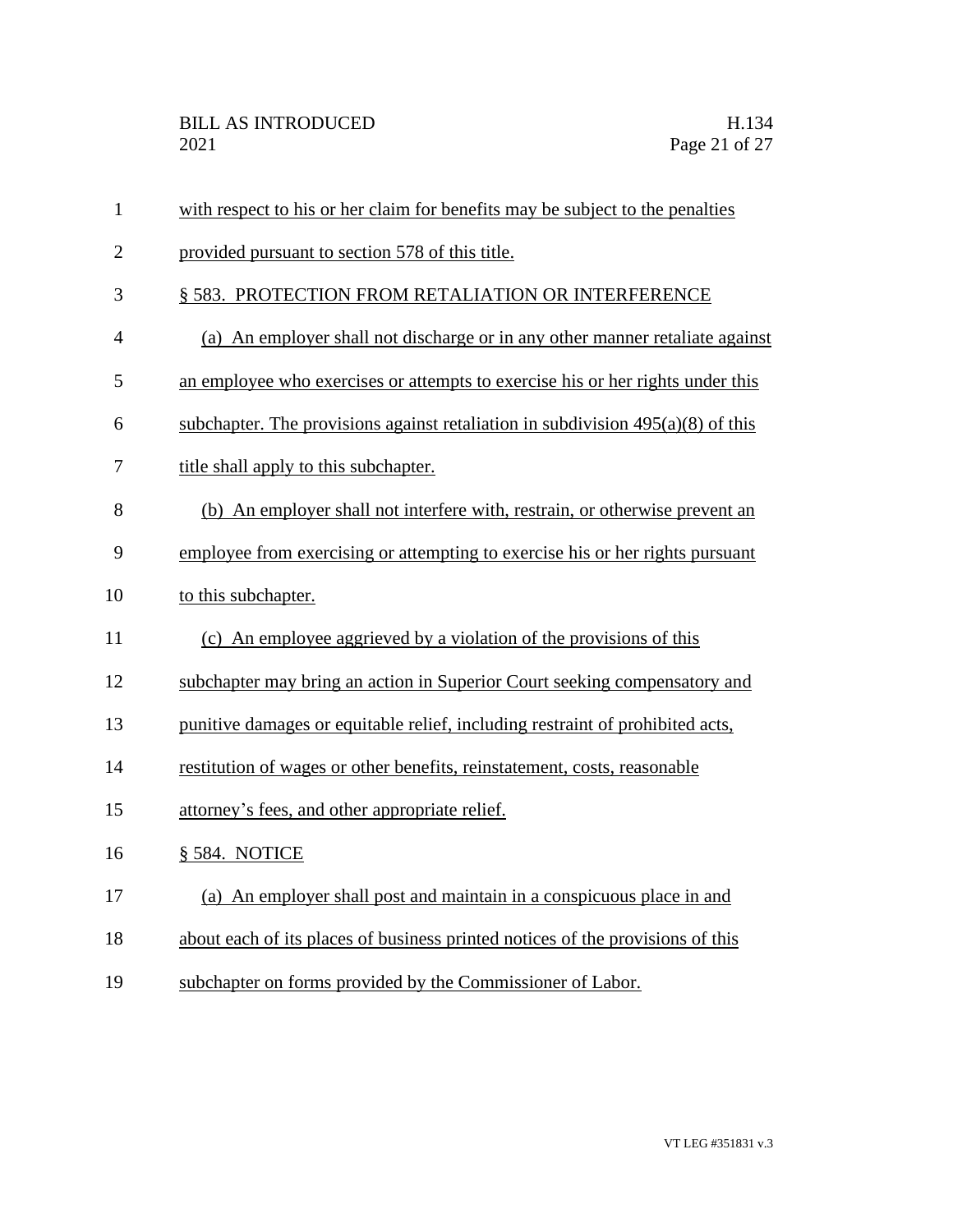| $\mathbf{1}$   | (b) An employer shall provide written notice of the provisions of this           |
|----------------|----------------------------------------------------------------------------------|
| $\overline{2}$ | subchapter to new employees within 30 calendar days after the date on which      |
| 3              | they are hired.                                                                  |
| $\overline{4}$ | Sec. 2. ADOPTION OF RULES                                                        |
| 5              | (a) On or before April 1, 2022, the Commissioner of Taxes shall adopt            |
| 6              | rules necessary to implement the provisions of 21 V.S.A. chapter 5, subchapter   |
| 7              | 13 related to the collection of contributions, which shall include:              |
| 8              | (1) procedures for the collection of contributions; and                          |
| 9              | (2) reporting and record-keeping requirements for employers and self-            |
| 10             | employed individuals.                                                            |
| 11             | (b)(1) On or before April 1, 2022, the Commissioner of Labor shall adopt         |
| 12             | rules necessary to implement all other provisions of 21 V.S.A. chapter 5,        |
| 13             | subchapter 13, which shall include:                                              |
| 14             | (A) procedures for receiving and processing applications for benefits;           |
| 15             | acceptable documentation for demonstrating eligibility for<br>(B)                |
| 16             | benefits;                                                                        |
| 17             | (C) procedures for issuing benefits payments;                                    |
| 18             | (D) forms and requirements for providing certification from a health             |
| 19             | care provider of the need for family leave that are modeled on the federal rules |
| 20             | governing certification of a serious health condition under the Family and       |
| 21             | <b>Medical Leave Act;</b>                                                        |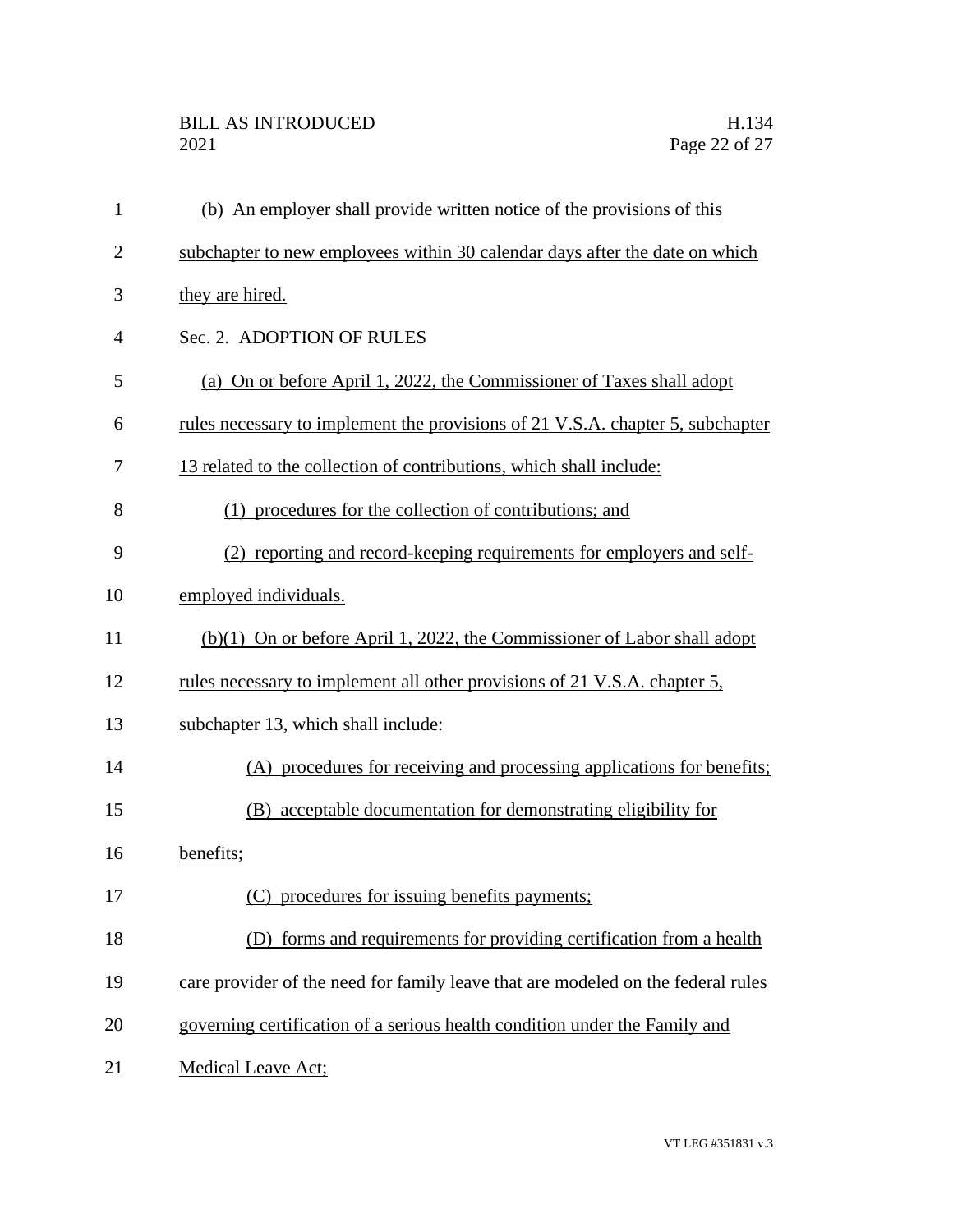## BILL AS INTRODUCED H.134<br>2021 Page 23 of 27

| $\mathbf{1}$   | (E) forms and procedures for obtaining authorization for an                     |
|----------------|---------------------------------------------------------------------------------|
| $\overline{2}$ | individual's health care provider to disclose to the Commissioner information   |
| 3              | necessary to make a determination of the individual's eligibility for benefits; |
| 4              | and                                                                             |
| 5              | procedures for appeals pursuant to 21 V.S.A. § 577 that are<br>(F)              |
| 6              | modeled, to the extent possible, on the appeals process provided for            |
| 7              | determinations made in relation to unemployment insurance.                      |
| 8              | (2) On or before October 1, 2023, the Commissioner shall adopt any              |
| 9              | necessary rules related to an employee establishing that a significant personal |
| 10             | bond that is or is like a family relationship exists with another individual,   |
| 11             | regardless of whether a biological or legal relationship exists between the     |
| 12             | employee and that individual.                                                   |
| 13             | Sec. 3. EDUCATION AND OUTREACH                                                  |
| 14             | On or before June 1, 2022, the Commissioner of Labor shall develop and          |
| 15             | make available on the Department of Labor's website information and             |
| 16             | materials to educate and inform employers and employees about the Family        |
| 17             | and Medical Leave Insurance Program established pursuant to 21 V.S.A.           |
| 18             | chapter 5, subchapter 13.                                                       |
| 19             | Sec. 4. ESTABLISHMENT OF FAMILY AND MEDICAL LEAVE                               |
| 20             | <b>INSURANCE PROGRAM; EXPENDITURES FROM SPECIAL</b>                             |
| 21             | <b>FUND</b>                                                                     |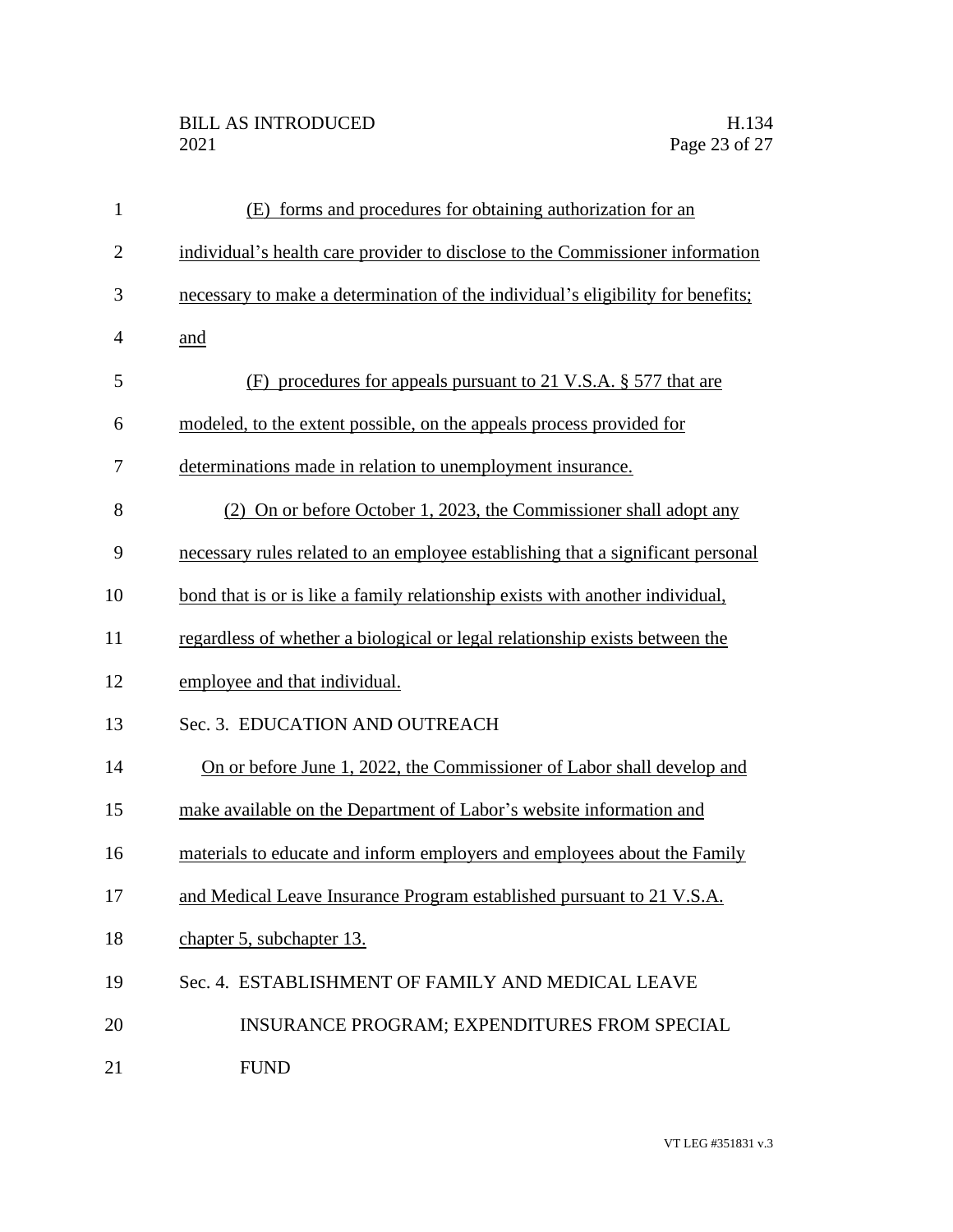| $\mathbf{1}$   | Beginning on July 1, 2021, the Commissioner of Finance and Management         |
|----------------|-------------------------------------------------------------------------------|
| $\overline{2}$ | may, pursuant to 32 V.S.A. § 588(4)(C), issue warrants for expenditures from  |
| 3              | the Family and Medical Leave Insurance Special Fund necessary to establish    |
| $\overline{4}$ | the Family and Medical Leave Insurance Program in anticipation of the receipt |
| 5              | on or after July 1, 2022 of contributions submitted pursuant to 21 V.S.A.     |
| 6              | \$572.                                                                        |
| 7              | Sec. 5. ADEQUACY OF RESERVES; REPORT                                          |
| 8              | Annually, on or before January 15, 2024, 2025, and 2026, the                  |
| 9              | Commissioners of Labor and of Taxes, in consultation with the Commissioners   |
| 10             | of Finance and Management and of Financial Regulation, shall submit a         |
| 11             | written report to the House Committees on Appropriations, on General,         |
| 12             | Housing, and Military Affairs, and on Ways and Means and the Senate           |
| 13             | Committees on Appropriations, on Economic Development, Housing and            |
| 14             | General Affairs, and on Finance regarding the amount and adequacy of the      |
| 15             | reserves in the Family and Medical Leave Insurance Special Fund and any       |
| 16             | recommendations for legislative action necessary to ensure that an adequate   |
| 17             | reserve is maintained in the Fund.                                            |
| 18             | Sec. 6. 21 V.S.A. § 1325 is amended to read:                                  |
| 19             | § 1325. EMPLOYERS' EXPERIENCE-RATING RECORDS;                                 |
| 20             | DISCLOSURE TO SUCCESSOR ENTITY                                                |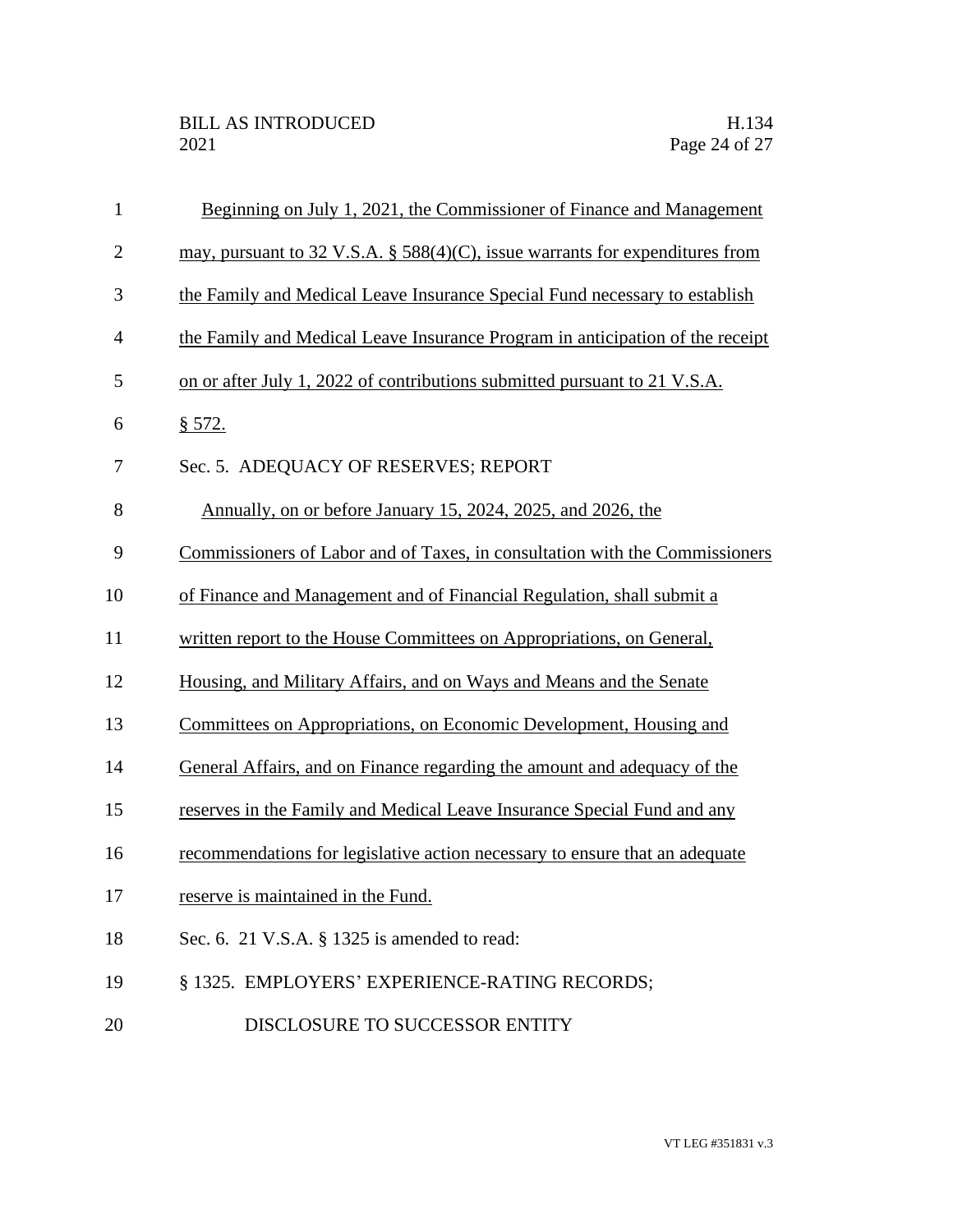| $\mathbf{1}$ | $(a)(1)$ The Commissioner shall maintain an experience-rating record for          |
|--------------|-----------------------------------------------------------------------------------|
| $\mathbf{2}$ | each employer. Benefits paid shall be charged against the experience-rating       |
| 3            | record of each subject employer who provided base-period wages to the             |
| 4            | eligible individual. Each subject employer's experience-rating charge shall       |
| 5            | bear the same ratio to total benefits paid as the total base-period wages paid by |
| 6            | that employer bear to the total base-period wages paid to the individual by all   |
| 7            | base-period employers. The experience-rating record of an individual subject      |
| 8            | base-period employer shall not be charged for benefits paid to an individual      |
| 9            | under any of the following conditions:                                            |
| 10           | * * *                                                                             |
| 11           | (I) The individual was employed by that employer as a result of                   |
| 12           | another employee taking leave under chapter 5, subchapter 13 of this title, and   |
| 13           | the individual's employment was terminated as a result of the reinstatement of    |
| 14           | the other employee following his or her leave under chapter 5, subchapter 13      |
| 15           | of this title.                                                                    |
| 16           | * * *                                                                             |
| 17           | Sec. 7. 21 V.S.A. § 1344 is amended to read:                                      |
| 18           | § 1344. DISQUALIFICATIONS                                                         |
| 19           | (a) An individual shall be disqualified for benefits:                             |
|              |                                                                                   |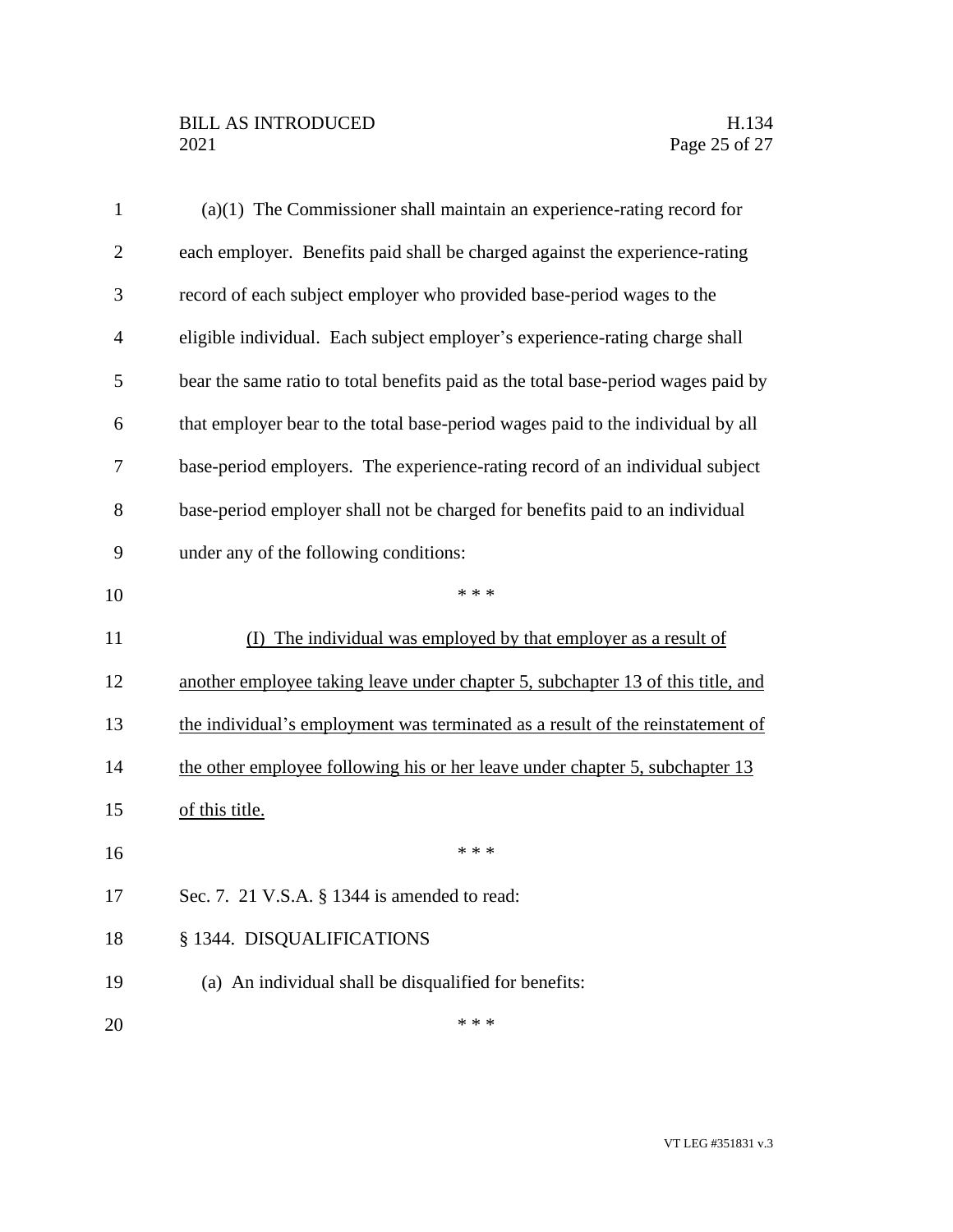## BILL AS INTRODUCED H.134<br>2021 Page 26 of 27

| $\mathbf{1}$   | (5) For any week with respect to which the individual is receiving or has        |
|----------------|----------------------------------------------------------------------------------|
| $\overline{2}$ | received remuneration in the form of:                                            |
| 3              | * * *                                                                            |
| $\overline{4}$ | (F) Family and Medical Leave Insurance benefits pursuant to                      |
| 5              | chapter 5, subchapter 13 of this title.                                          |
| 6              | * * *                                                                            |
| 7              | Sec. 8. ENSURING SOLVENCY OF SPECIAL FUND; RESERVE;                              |
| 8              | REINSURANCE; REPORT                                                              |
| 9              | On or before January 15, 2022, the Commissioner of Labor, in consultation        |
| 10             | with the Commissioners of Financial Regulation and of Taxes, shall report to     |
| 11             | the House Committee on General, Housing, and Military Affairs and the            |
| 12             | Senate Committee on Economic Development, Housing and General Affairs            |
| 13             | regarding the potential benefits and drawbacks of ensuring the solvency of the   |
| 14             | Family and Medical Leave Insurance Program by either maintaining a reserve       |
| 15             | or obtaining reinsurance. The report shall specifically address unique or        |
| 16             | increased risks posed by either option and whether either option will enable the |
| 17             | State to begin providing benefits to employees more quickly.                     |
| 18             | Sec. 9. EFFECTIVE DATES                                                          |
| 19             | (a) This section and Secs. 1, 2, 3, 4, 5, and 8 shall take effect on July 1,     |
| 20             | 2021.                                                                            |
| 21             | (b) Secs. 6 and 7 shall take effect on October 1, 2022.                          |
|                |                                                                                  |